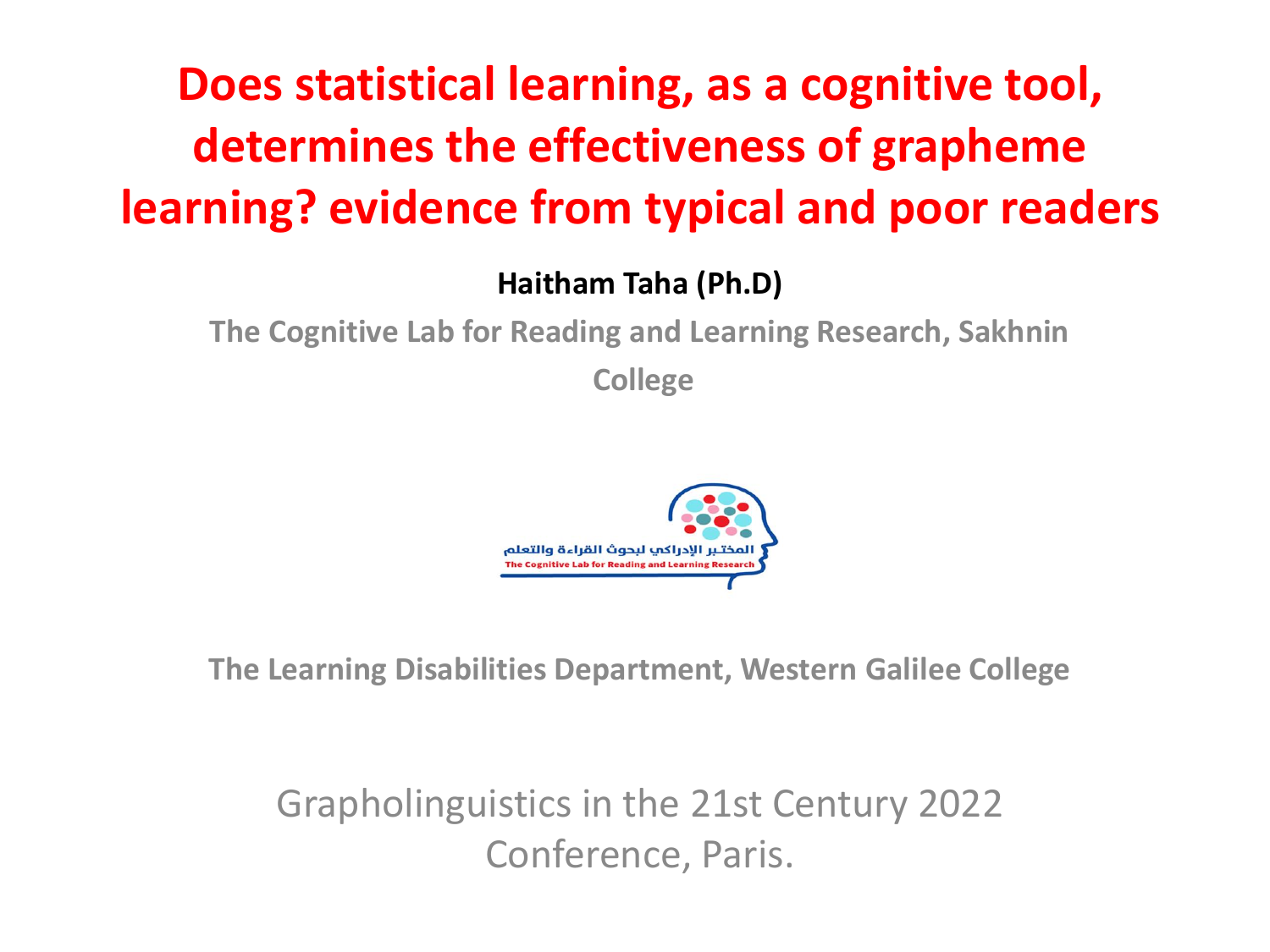# What is statistical Learning?

- Statistical learning is defined as a cognitive process by which the individual learns about the frequencies of the occurrence and re-occurrence of events
- An implicit process while there is no necessary for further explicit understanding why the event is expected to occur in certain circumstances
- The main factor which can affect the learning about the occurrence of an event is the familiarity with its past occurrence and probabilities

(Romberg & Saffran, 2010; Saffran, Newport, & Aslin, 1996)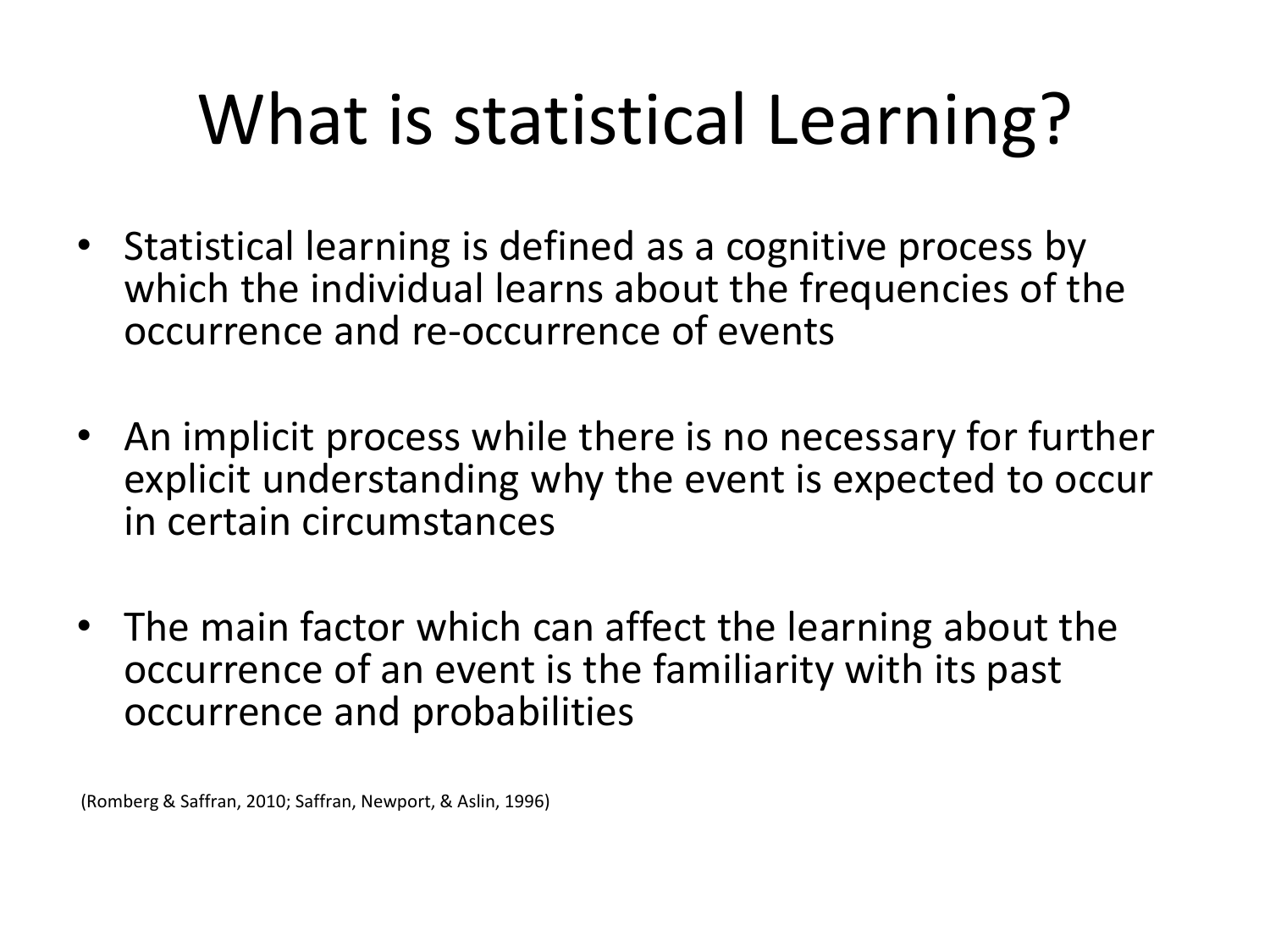#### **Serial Reaction Time Task-SRT**





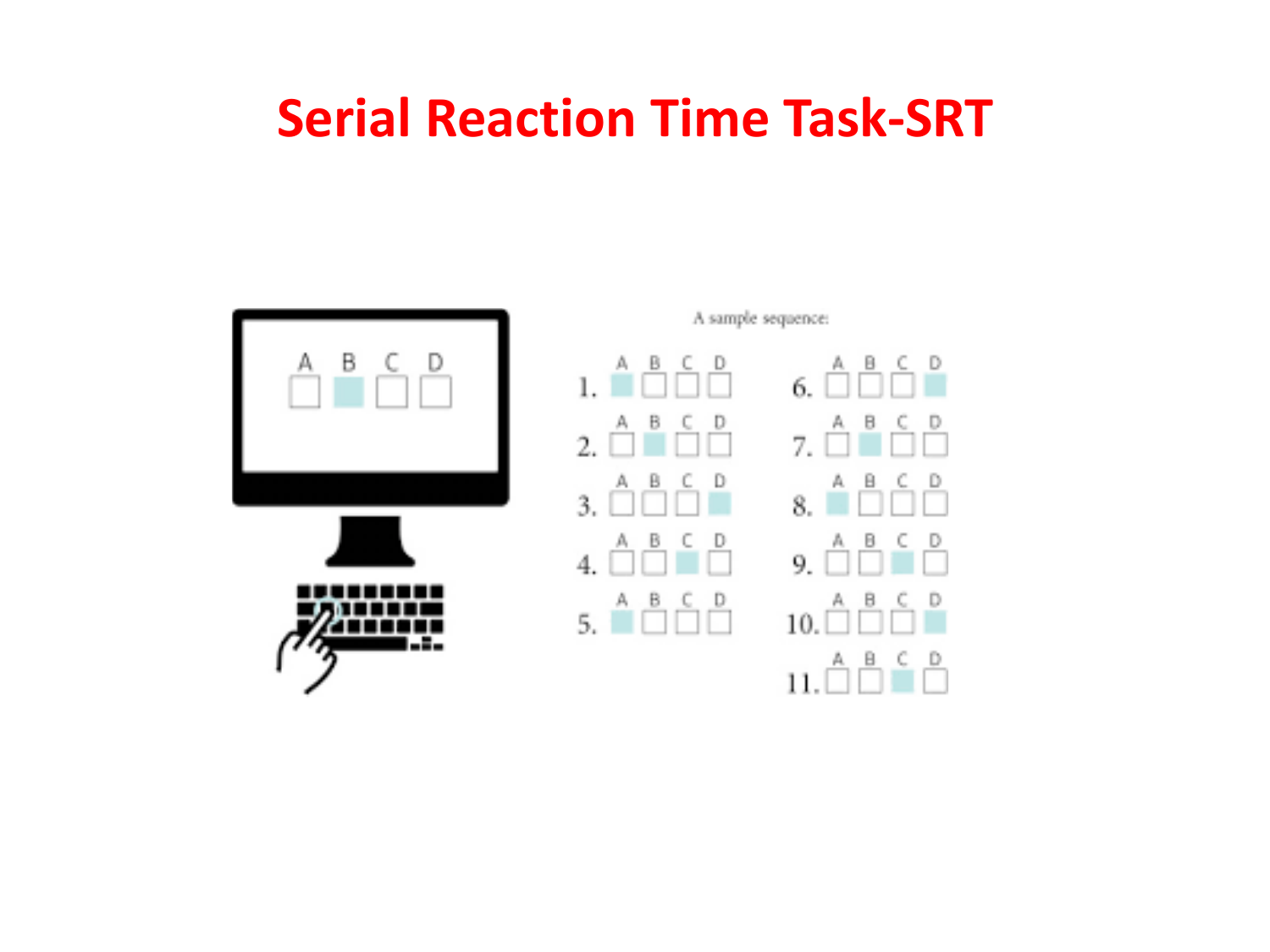## **Statistical Learning and Learning to Read**

- Children start to learn about the statistics of the letter shapes before they know how or that these shapes represent language.
- It was found that young children are generally better at copying and writing from memory shapes such as  **and**  $**4**$ **, which have the typical arrangement with the** coda on the right, than those such as  $\langle d \rangle$  and  $\langle J \rangle$ , which do not. (Treiman & Kessler, 2011)
- Children were more likely to reverse letter forms that face left, such as <d> and <J>, than forms that face right, such as <b> and <C>. This asymmetry reflects statistical learning because children implicitly learn that the right-facing pattern is more typical of Latin letters.

(Treiman et. al., 2014)

• Children learn implicitly that words in English usually do not start with consonant doublets, BBIL  $\rightarrow$  BILL

(Deacon, Conrad, & Pacton, 2008; Wright & Ehri, 2007)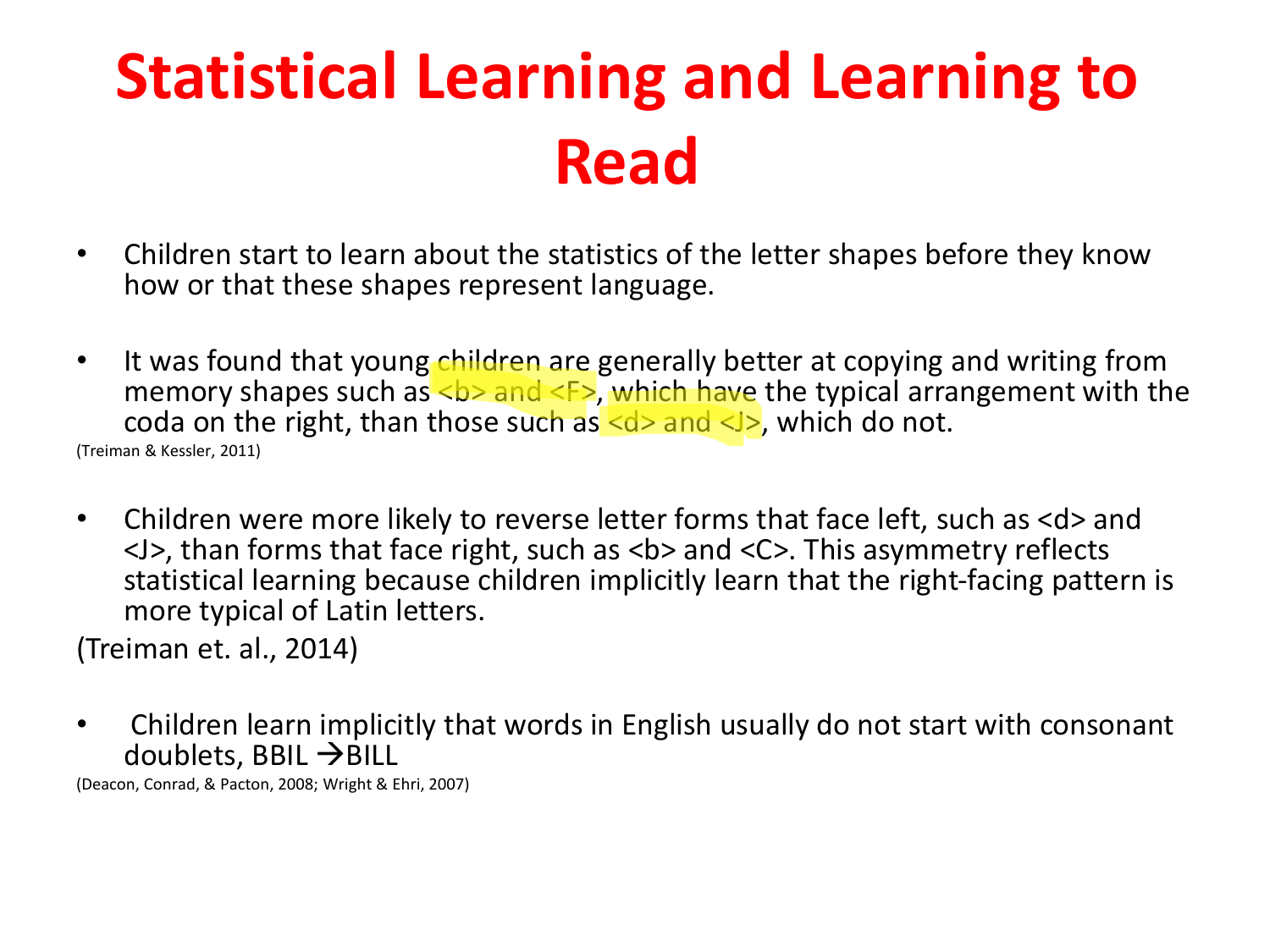• children at early ages of reading acquisition (grade 1), were sensitive to the orthographic regularities in French and preferred to choose non-words which matched the orthographic regularities in French. These findings were explained as a direct result of statistical learning mechanism.

(Pacton, Perruchet, Fayol, & Cleeremans, 2001)

• Different from Latin orthographies, other orthographic systems have their own unique features which may affect the orthographic learning among the readers of those orthographies

(Share & Daniels, 2015; Seymour, Aro, & Erskine, 2003).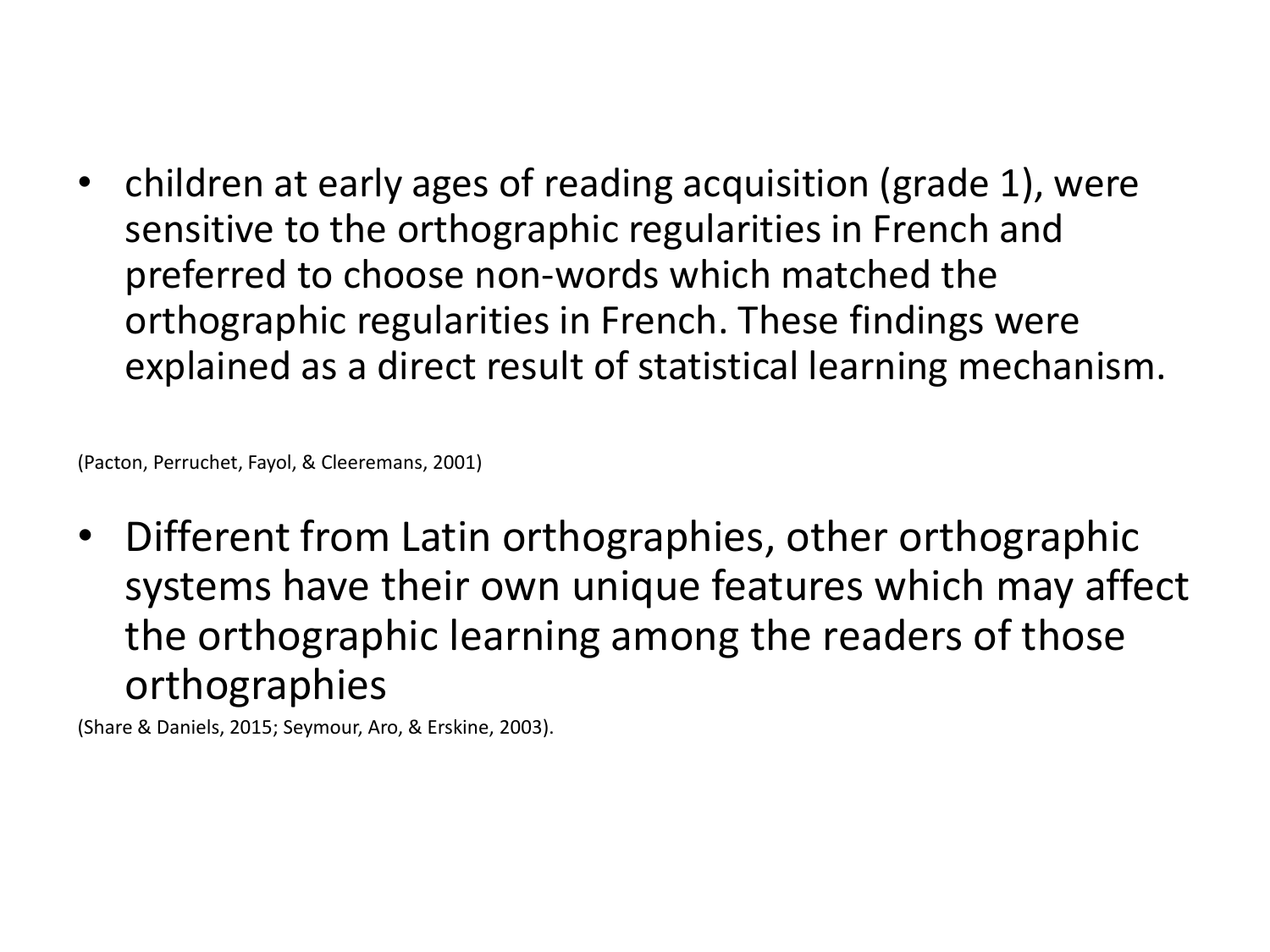

As a result, different types of written words can be produced:

i) fully connected (Cw): (عَسَلَ = Honey) ii) partially connected (PCw): <u>(فرد</u> = Light) و<br>⊣ iii) non-connected words (NCw): (دَرْسَ (Lesson). -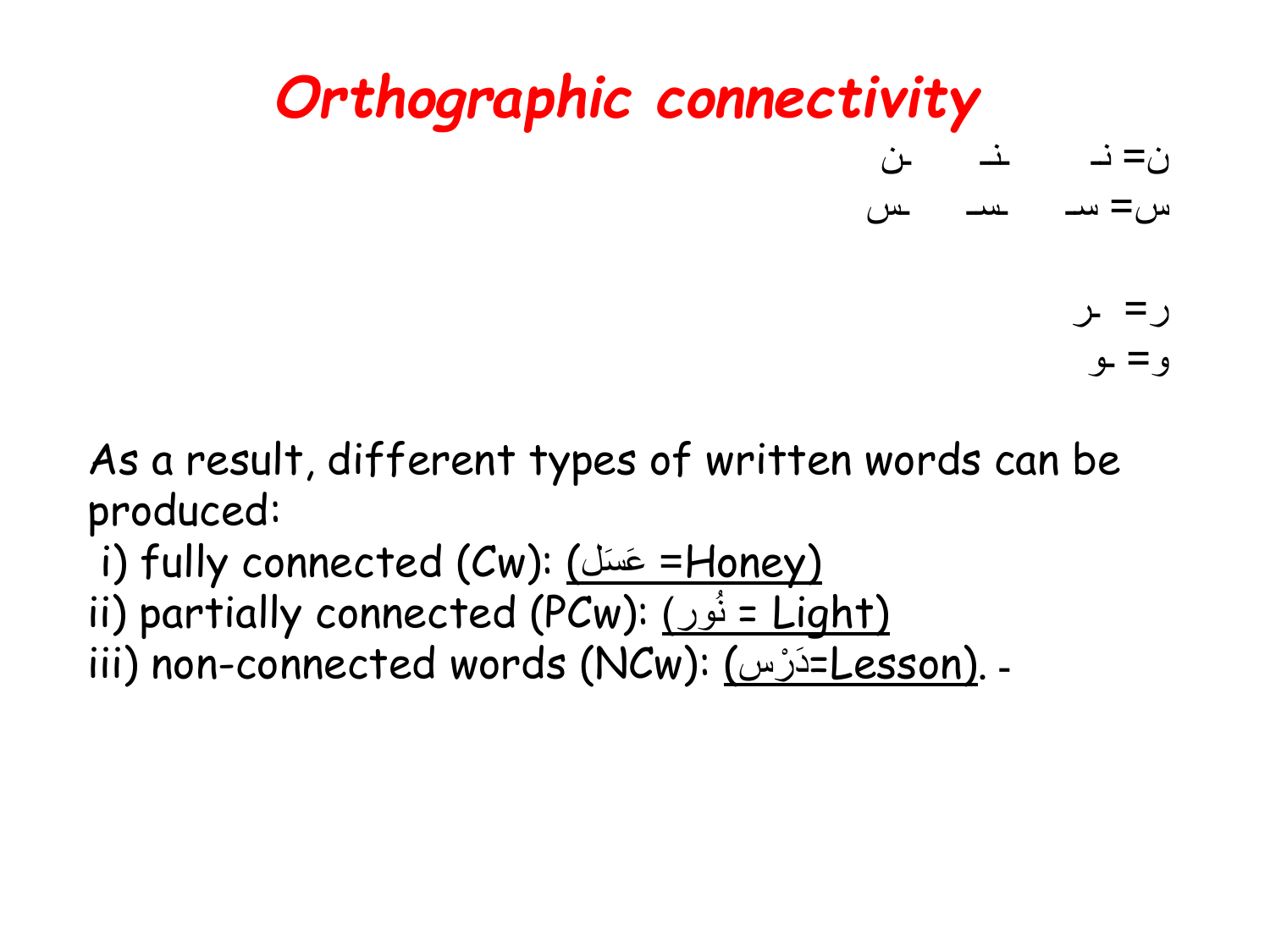*Taha, Ibrahim & Khateb Brain Topography,2013*

*Stimuli*: A total of 180 words : 1) 60 NC words 2) 60 PCw 3) 60 CW, together with 360 pseudo-words (PWs)

EEG recordings and analysis: the ERPs were collected from 64 channels, waves were analyzed during the time window of the N170.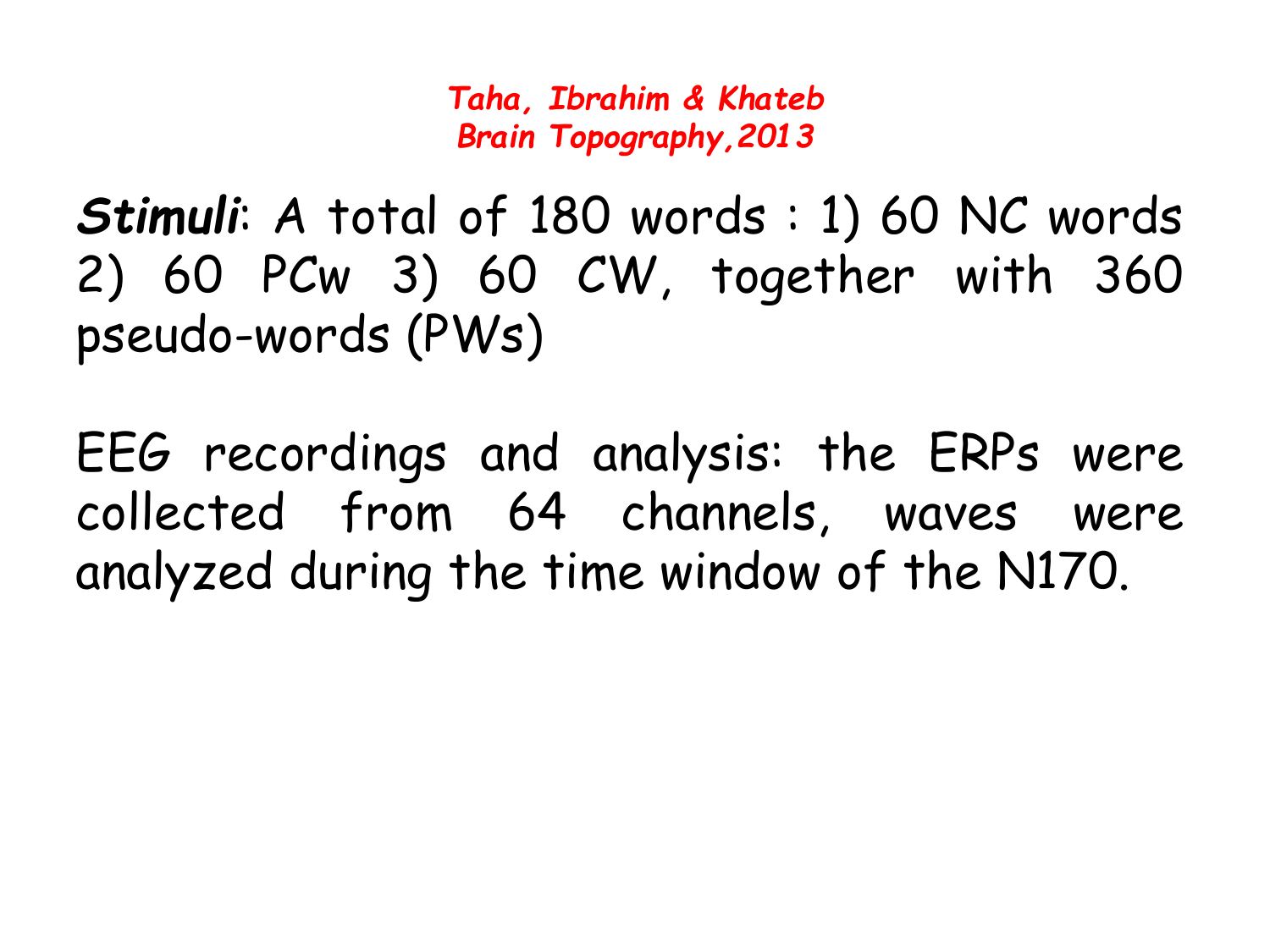### *Methods-bis*

*Procedure:* Each stimulus was presented for 150ms centrally. The response window= 1550ms. Subjects, at 90cm distance and performed a speeded lexical decision task (LDT): they were asked to decide as quickly and accurately as possible if the presented stimulus was a real word or a pseudoword.

This study was published as: Taha, H., Ibrahim, R., Khateb, A. How does Arabic orthographic connectivity modulate brain activity during visual word recognition: an ERP study, *Brain Topogr*. (2013) 26:292-302.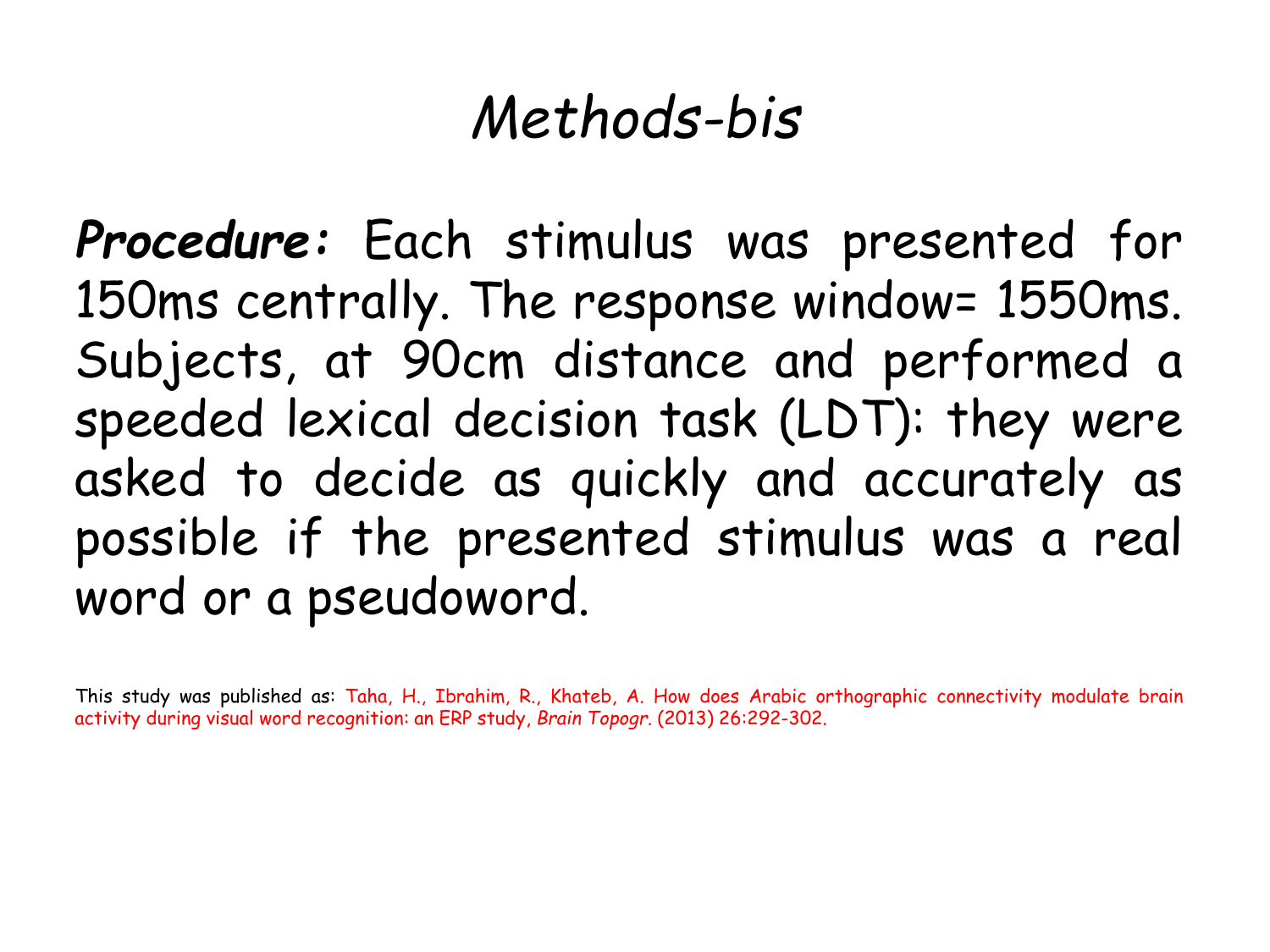#### *Taha, Ibrahim & Khateb,2013*

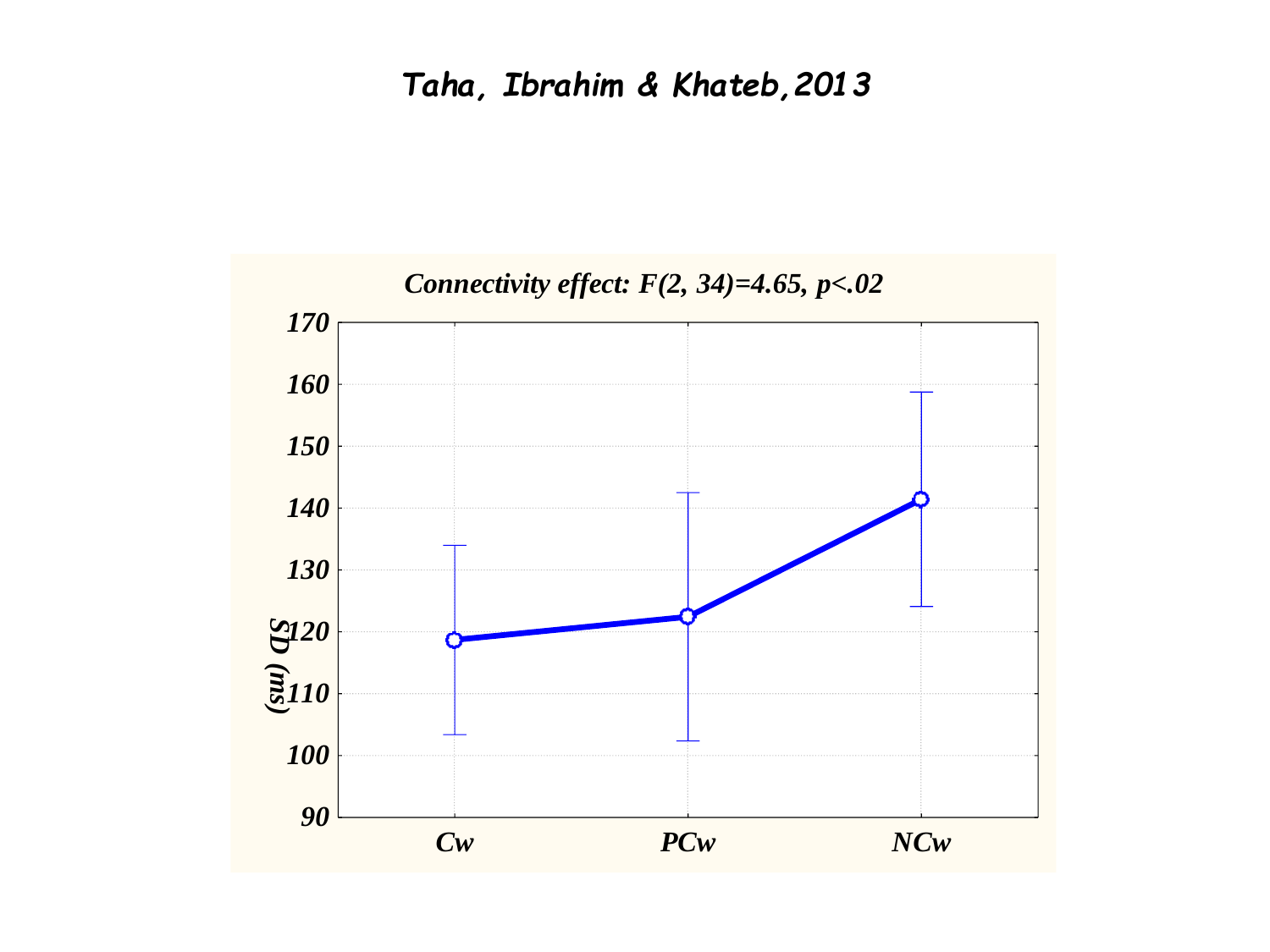### *Accuracy*

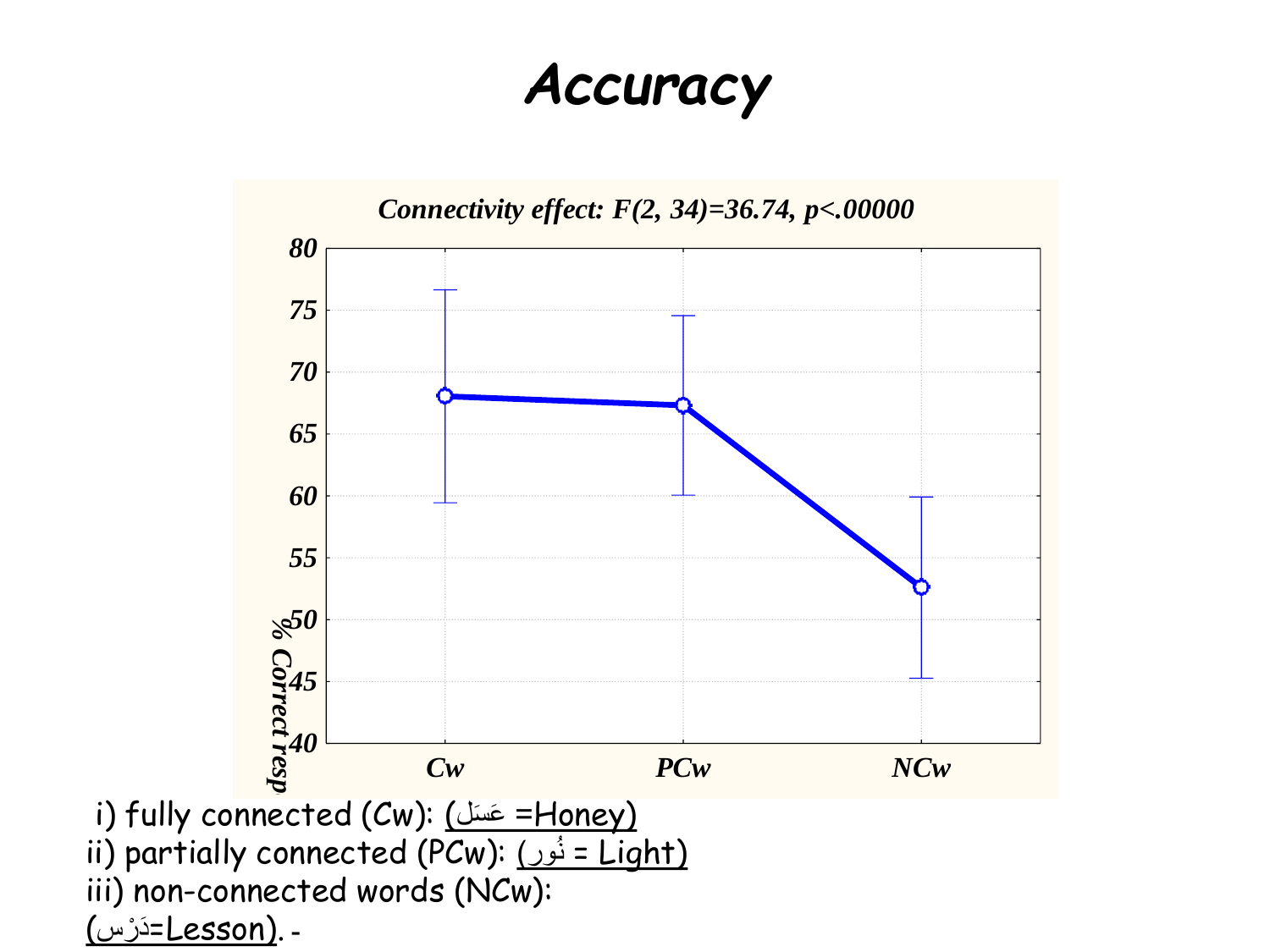

*ERP analysis: We first computed point-wise t-tests on all time point and all electrodes*

*Statistical analysis then focused on the posterior electrodes for the N170*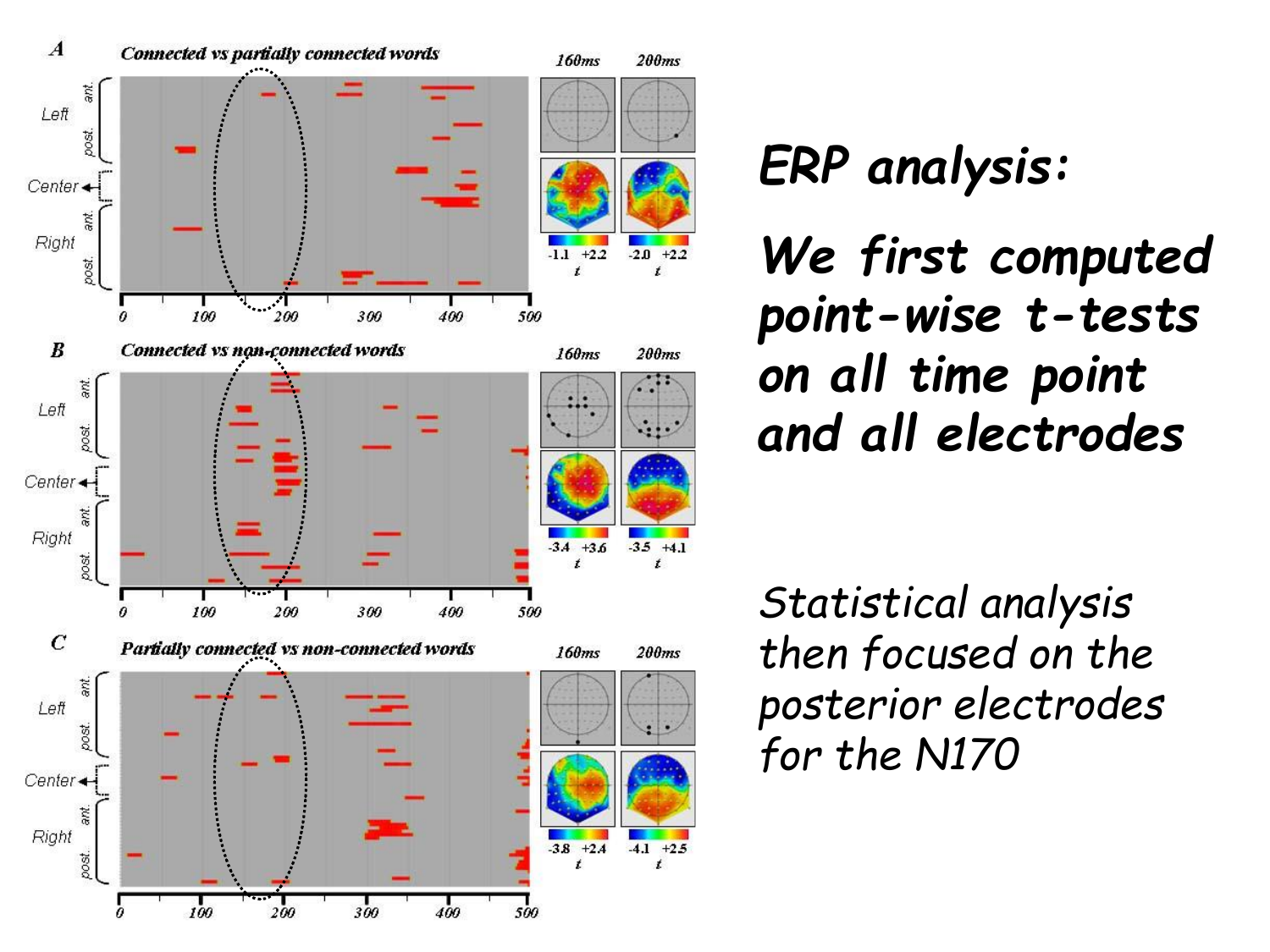





*Not only there appear difference in the amplitude of the response of the N170, but also in its time latency, let's see that*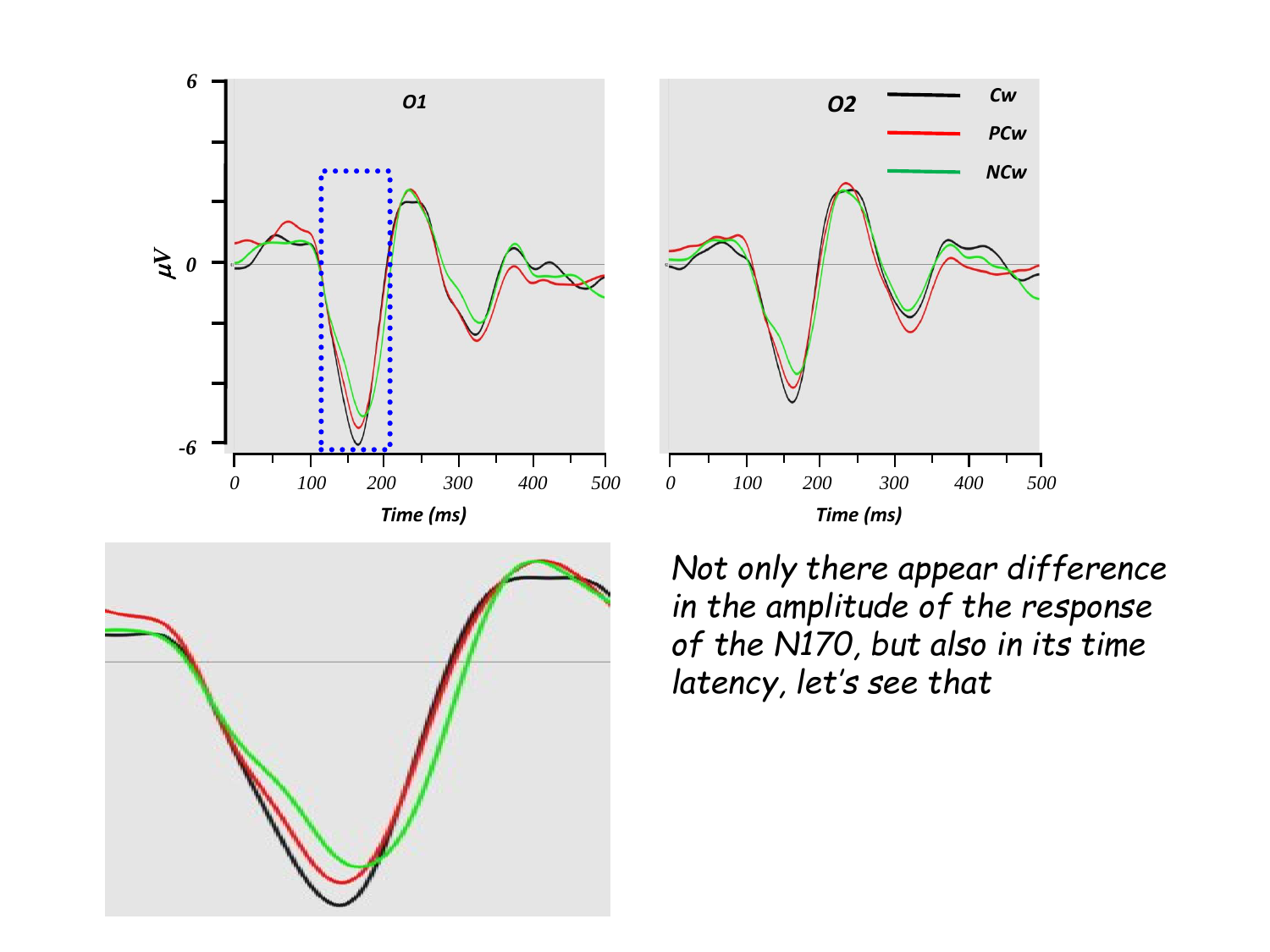These results indicate that skilled readers of Arabic read more efficiently Cw than NCw and this is reflected already in the very early stages of information processing (in the N170 amplitude and latency)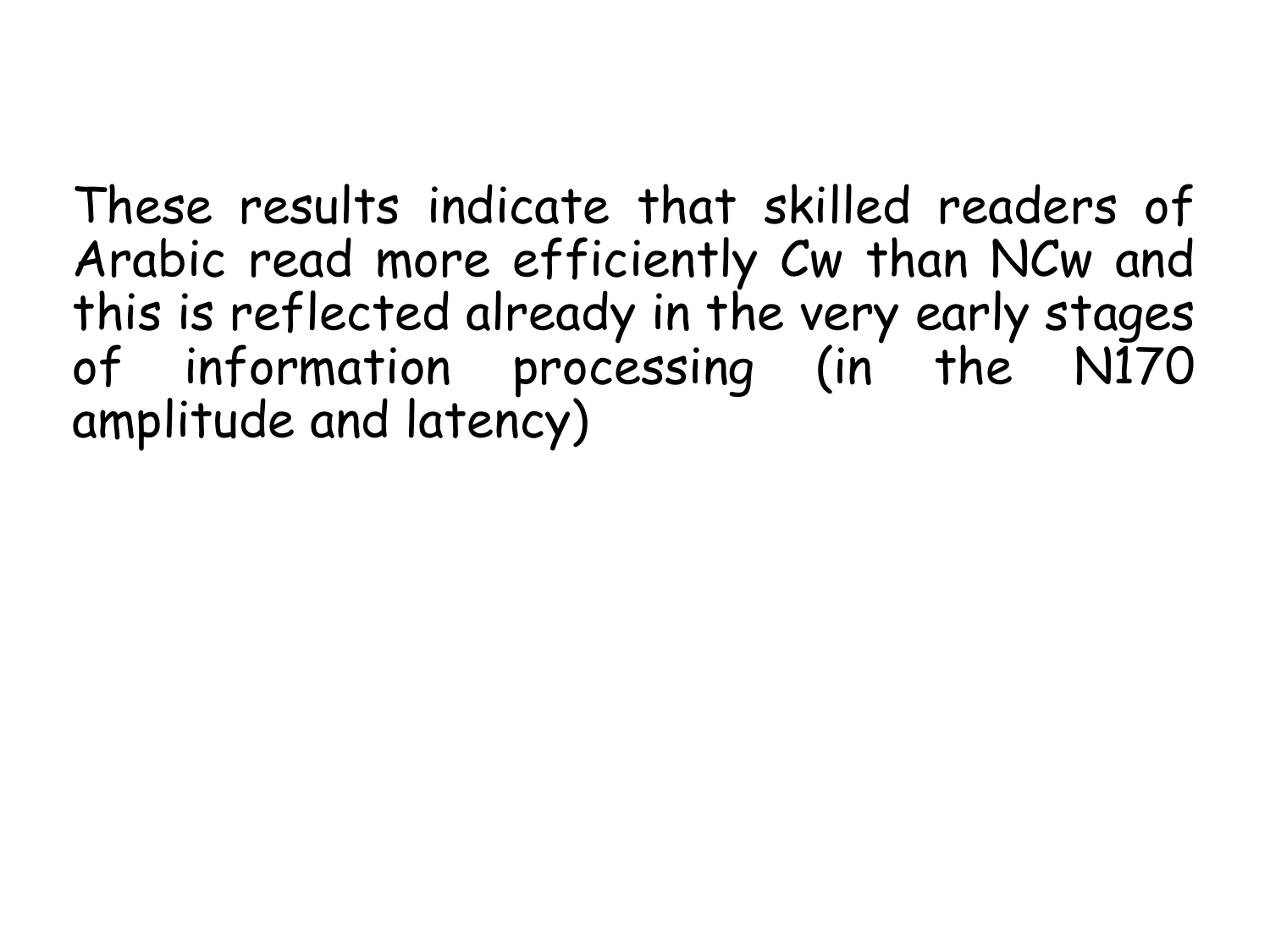### **Statistical Learning and Orthographic Preferences among young Arab native children**

• In light of the fact that frequencies of the Arabic orthographic regularities were found to affect the orthographic sensitivity among Arab readers (Khateb, Taha, Elias, & Ibrahim, 2014; Khateb, Khateb-Abdelgani, Taha, & Ibrahim, 2014; Taha, Ibrahim & Khateb, 2013), it will be interesting to explore if Arab children, in early stages of reading and writing acquisition, develop specific orthographic sensitivities as a result of an implicit exposure to print.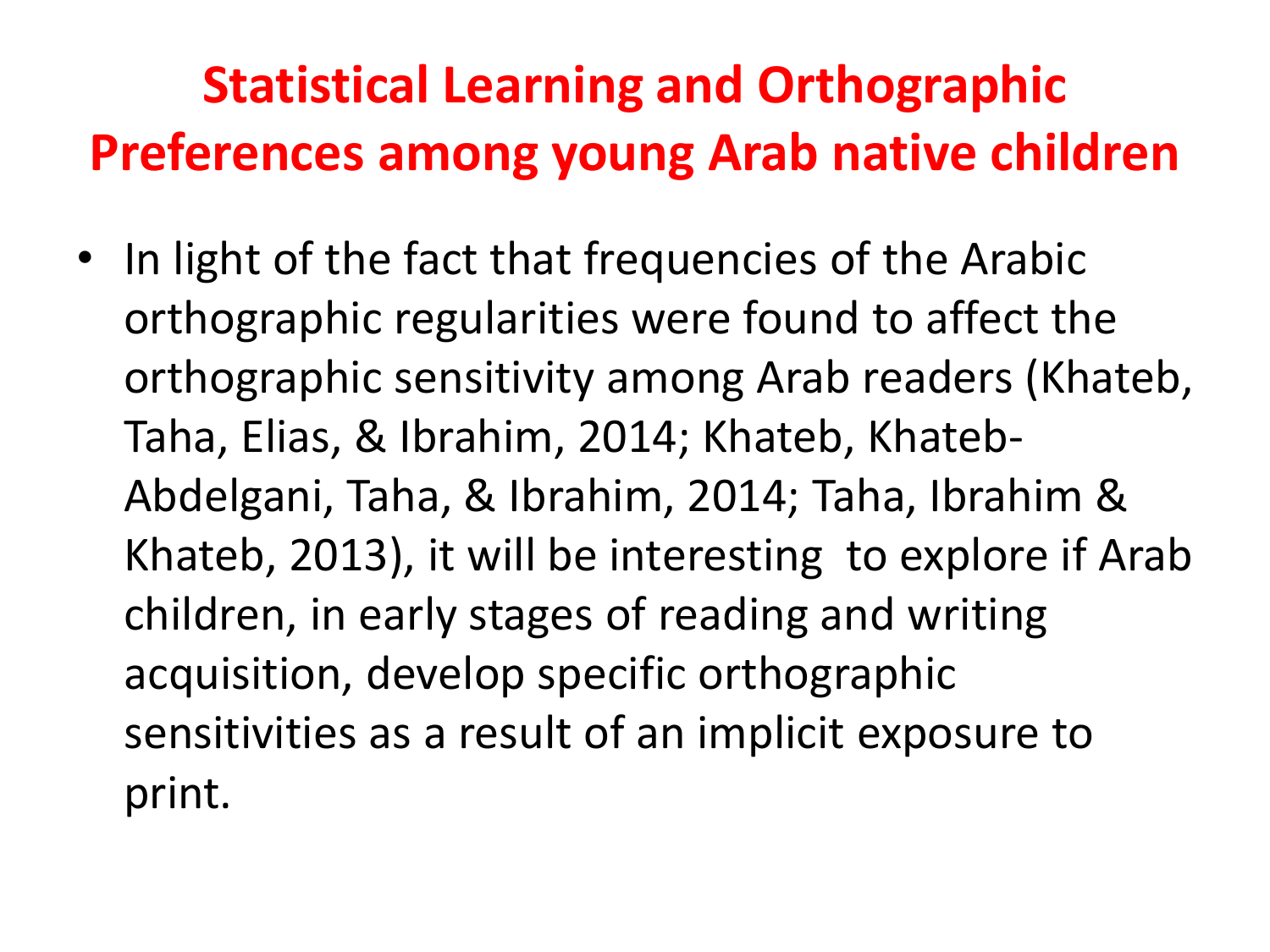### **Statistical Learning and Orthographic Preferences among Kindergarten and First Native Arab Graders**

**Taha & Khateeb (Writing Systems Research, 2018)**

- It was assumed that children in pre-systematic learning stages of reading (like kindergarten) might develop orthographic preferences toward familiar letters strings than arbitrary symbol strings which are not-real words (for example: written patterns that been composed from letters and non-letters symbols).
- in Arabic orthography, the frequency of the FC and the PC patterns could be higher than the NC patterns, it can be assumed that orthographic preferences toward FC and PC words could be higher than NC words and the arbitrary non-words patterns as well (i.e. Non-words letter-symbols strings).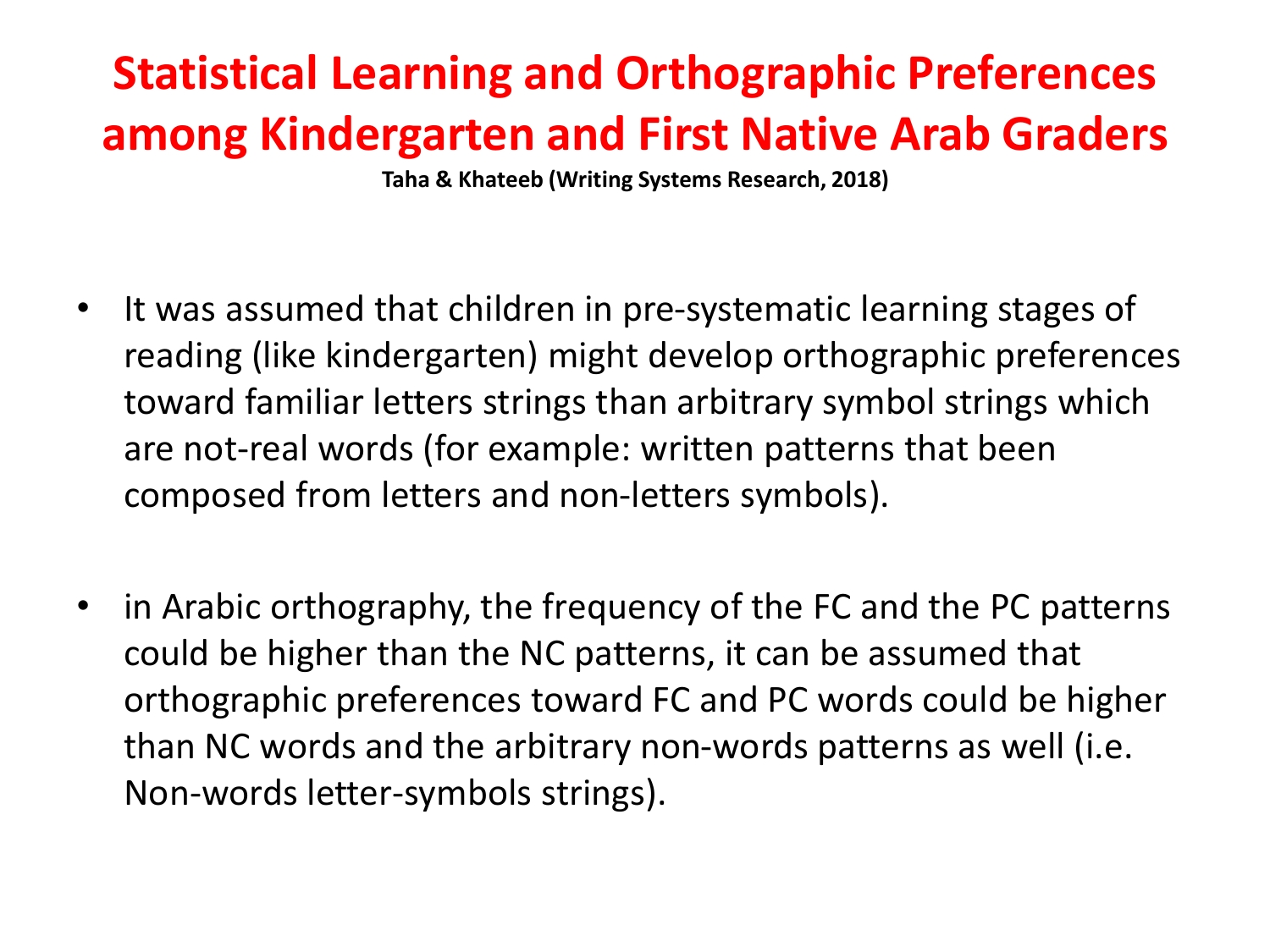## **Participants**

In the current study 40 first grade (age= 6.6±.36) students and 40 kindergarteners (age= 5.89±.39) were recruited from different schools in the north of Israel. The first graders group consists from 22 girls and 18 boys while the kindergarten group consists from 22 girls and 18 boys.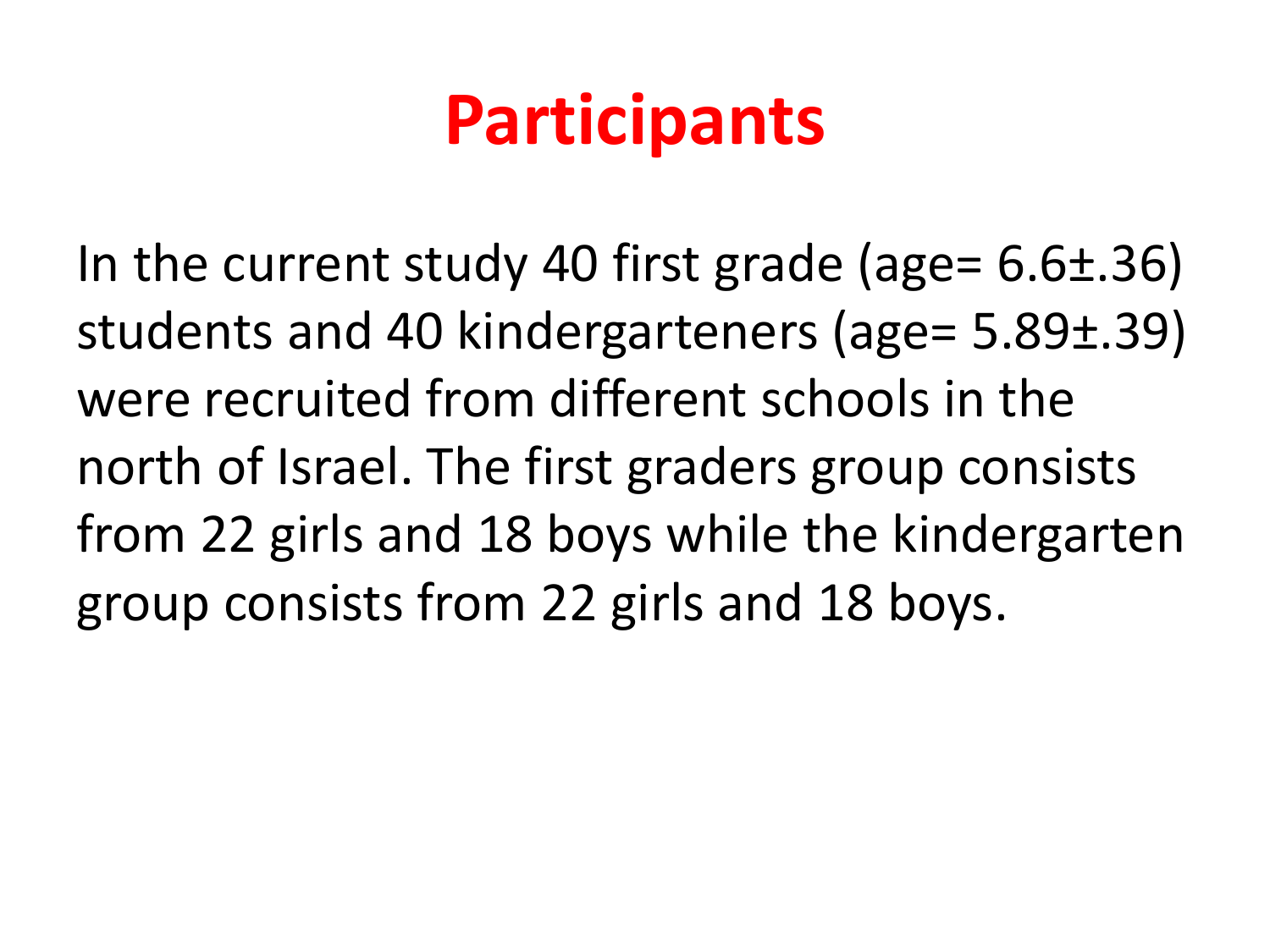- Each participant was tested with an orthographic decision task. In this task the participant was presented with written pattern in the middle of computer power-point slides for 7 seconds.
- Two sets of written patterns were developed for the purposes of the current study: 90 real words patterns and 90 pseudo-orthographic patterns (the non-words, which were composed from non-alpha symbols and real letters, don't match the orthographic regularities in Arabic), hereafter PO.
- The real words' group itself consisted from three types of written words: a) 30 Full connected words بْ > كلَ dog> (Hereafter: FC) b) 30 partially connected words > سور wall> (Hereafter: PC) and, c) 30 Non-connected words >رأس head> (Hereafter: NC).
- The PO patterns were composed by using a random combination of nonalphabetic symbols (such like #  $\frac{1}{2}$ % & @ \*  $\frac{1}{2}$ ) and real letters of the Arabic script). Accordingly, three groups of PO patterns were composed: a) 30 Full connected PO patterns **ـل#تـ** hereafter: FCp. b) 30 partially connected PO patterns **خ@مـ** hereafter: PCp and, c) 30 Non-connected PO patterns **ط \$ر**hereafter: NCp.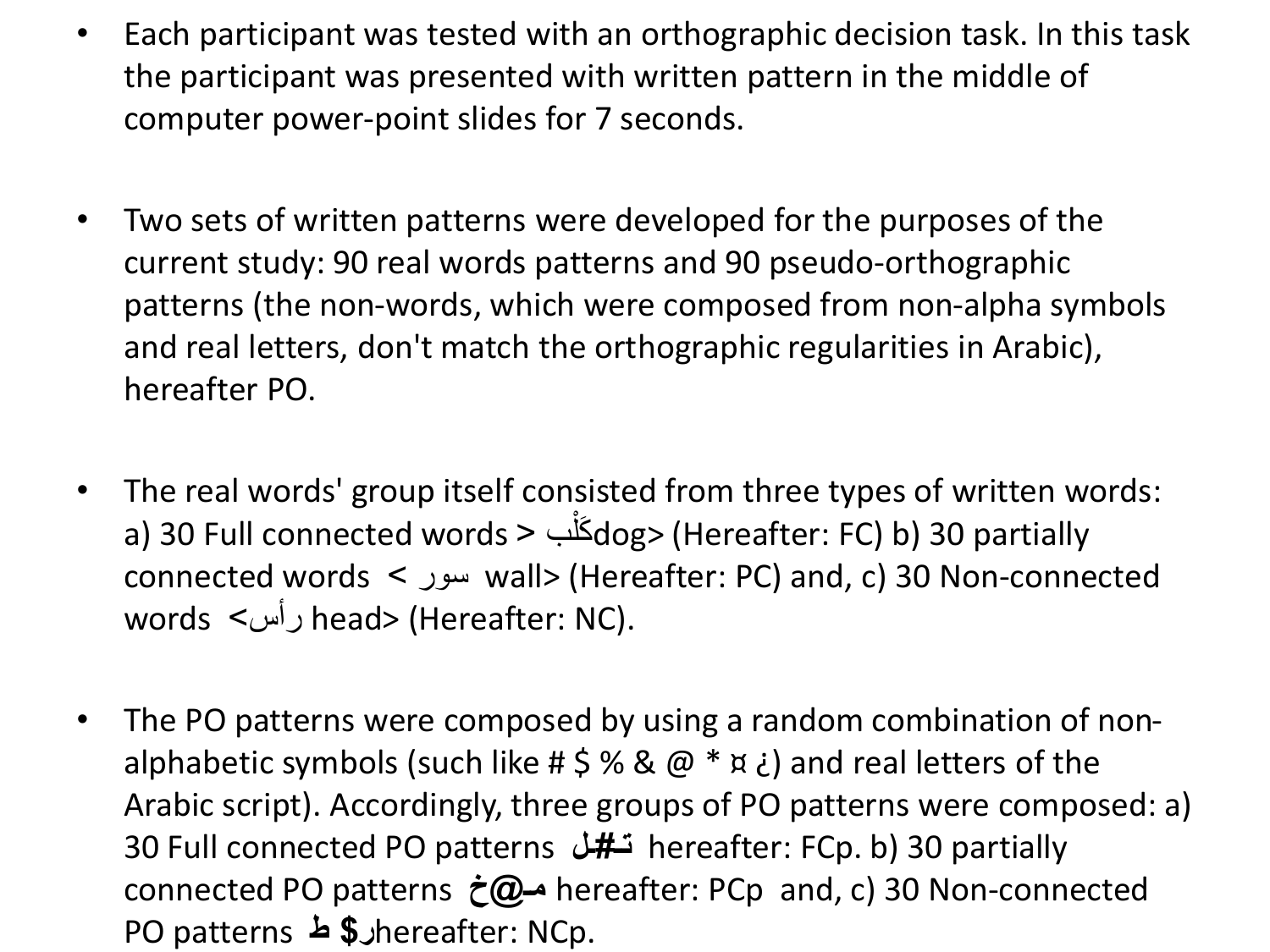

**Figure 2**: accuracy levels for the performance on the orthographic choice task among the different groups within the real words condition (Abbreviations: FC= full connected, PC= partially connected, NC= non-connected).

#### 1 st grade: FC> NC

Kindergarten: non-significant differences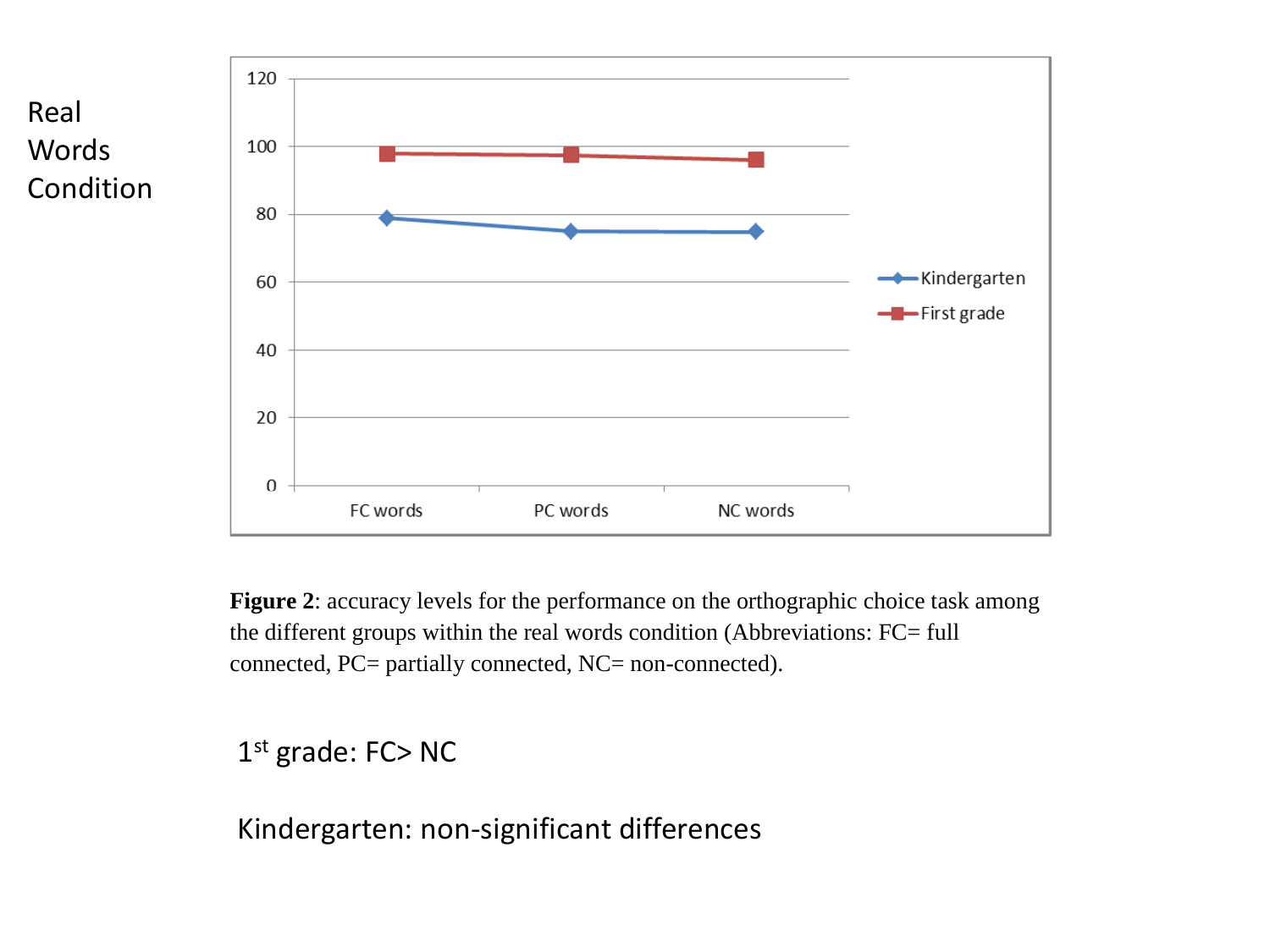#### **Rejection Accuracy of PO!!**



**Figure 3**: accuracy levels for the performance on the orthographic choice task among the different groups within the pseudo-orthographic condition (Abbreviations: FC-PO= full connected pseudo-orthographic, PC-PO= partially connected pseudoorthographic, NC-PO= non-connected pseudo-orthographic).

#### **1 st grade: No significant Differences**

#### **Kindergarten: NC-PO > FC-PO and NC-PO > PC-PO (Rejection Accuracy !!!)**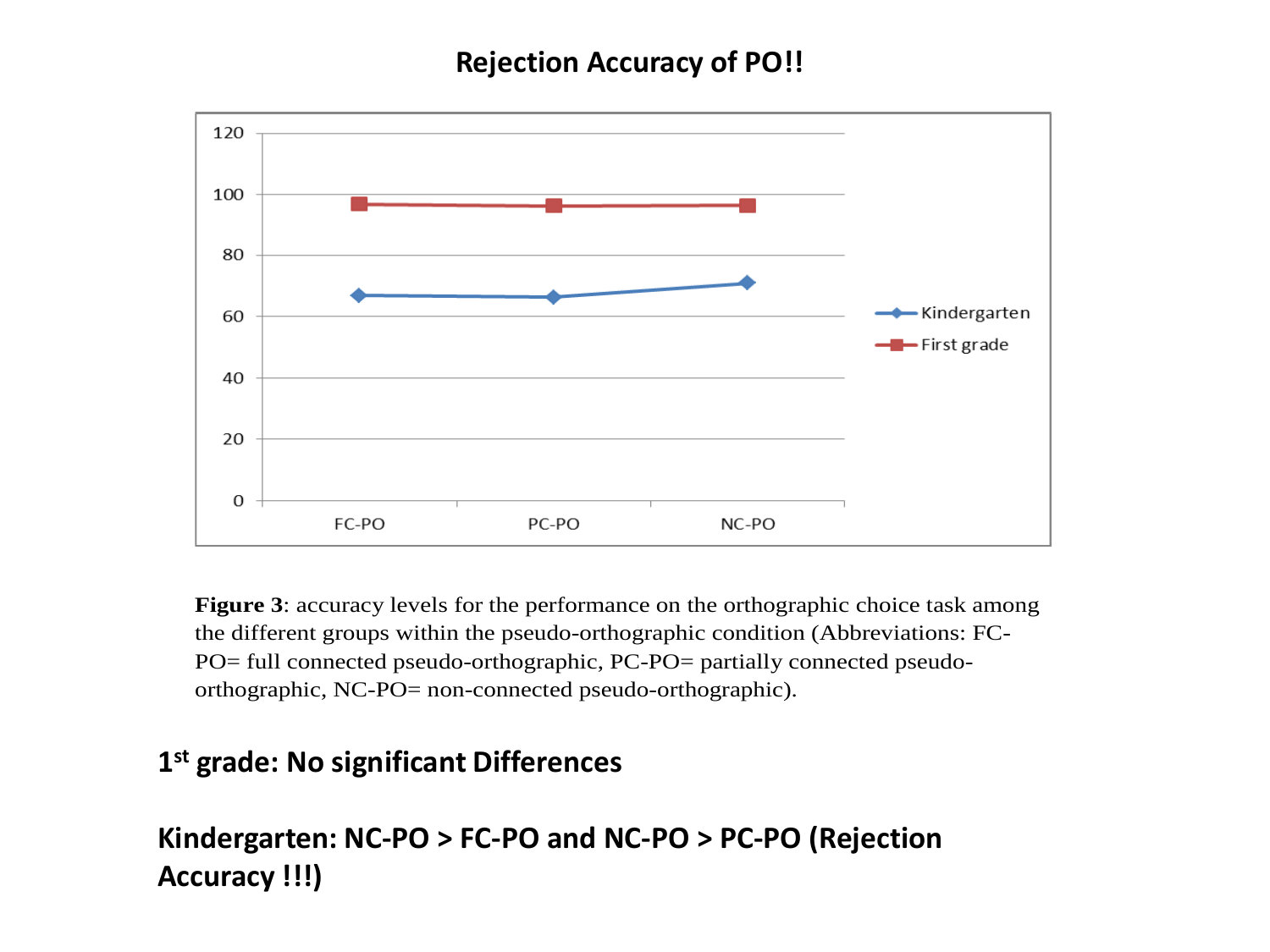## Conclusions-bis

• The kindergarten group was able to accept real patterns as real words with high levels of accuracy and to reject the PO patterns with high levels of accuracy as well. This finding indicated that even without explicit process of learning, the pre-school children can develop an implicit statistical learning about the acceptable orthographic patterns in their own orthography.

• kindergarten children prefer more connected patterns as acceptable to consider as a real orthographic words than non-connected patterns. This resulted in high tendency to reject the non-connected PO patterns as real words than the PCp and even the FCp. The frequency of connected and partially connected patterns is higher than the frequency of the nonconnected patterns due to the fact that there are more letters which can connect with former and subsequent letters in the written words than letters that can connect just with former letters only.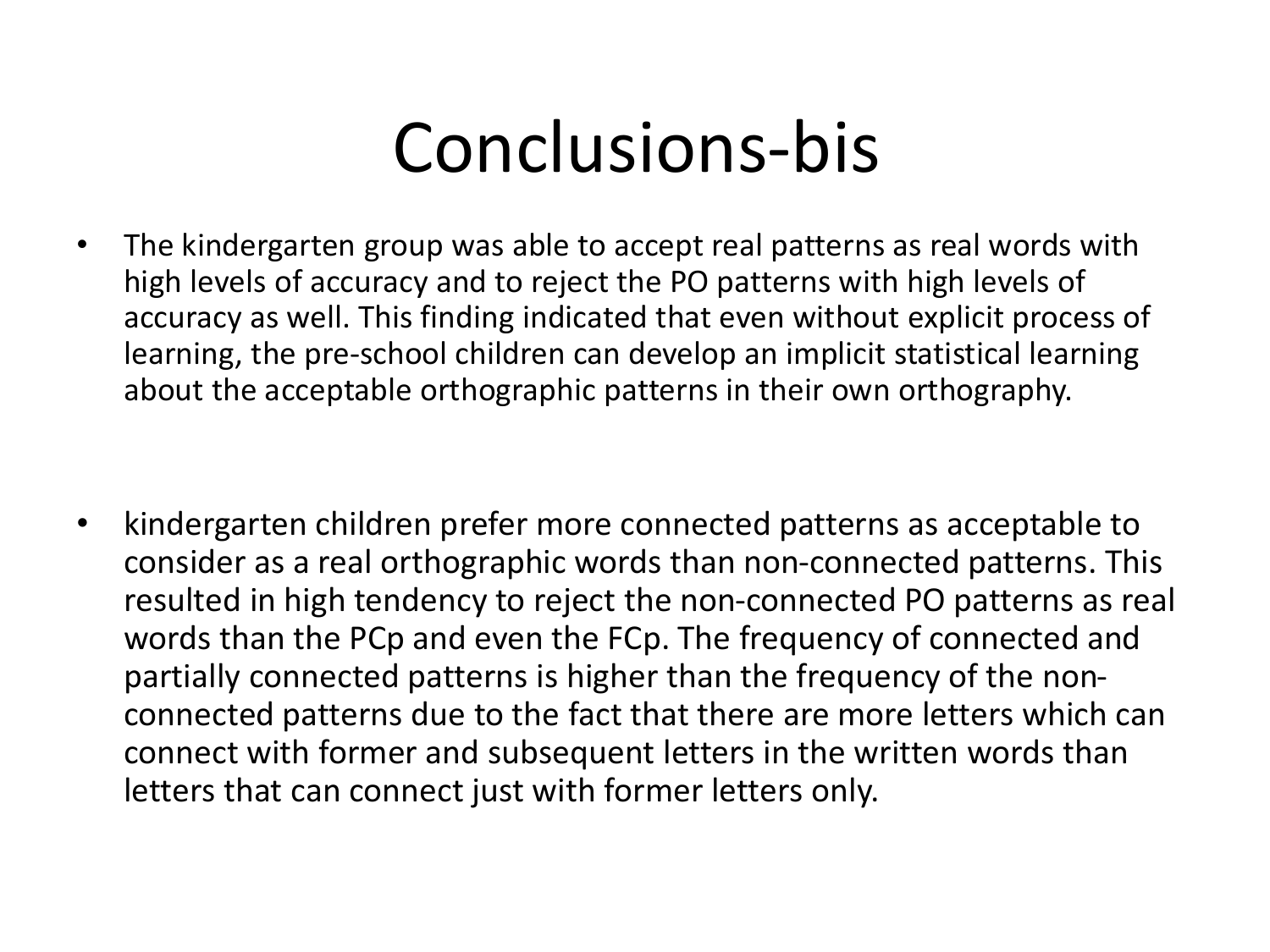#### **Does statistical learning, as a cognitive tool, that enables the detecting visual regularities differ between typical and poor readers?**

- Recently, different researchers assume that struggled readers fail in acquiring reading and spelling skills as it is expected according to their age levels because of their inefficient skills in detecting orthographic, alphabetic and phonological statistical regularities (Arciuli, 2018; Vandermosten, Wouters, Ghesquière, & Golestani, 2019).
- Others postulate that struggled readers exhibit poor performances in detecting visual regularities, which can explain their difficulties in detecting orthographic regularities (See for example: Gabay, Thiessen, & Holt, 2015; von Koss Torkildsen, Arciuli, & Wie, 2019.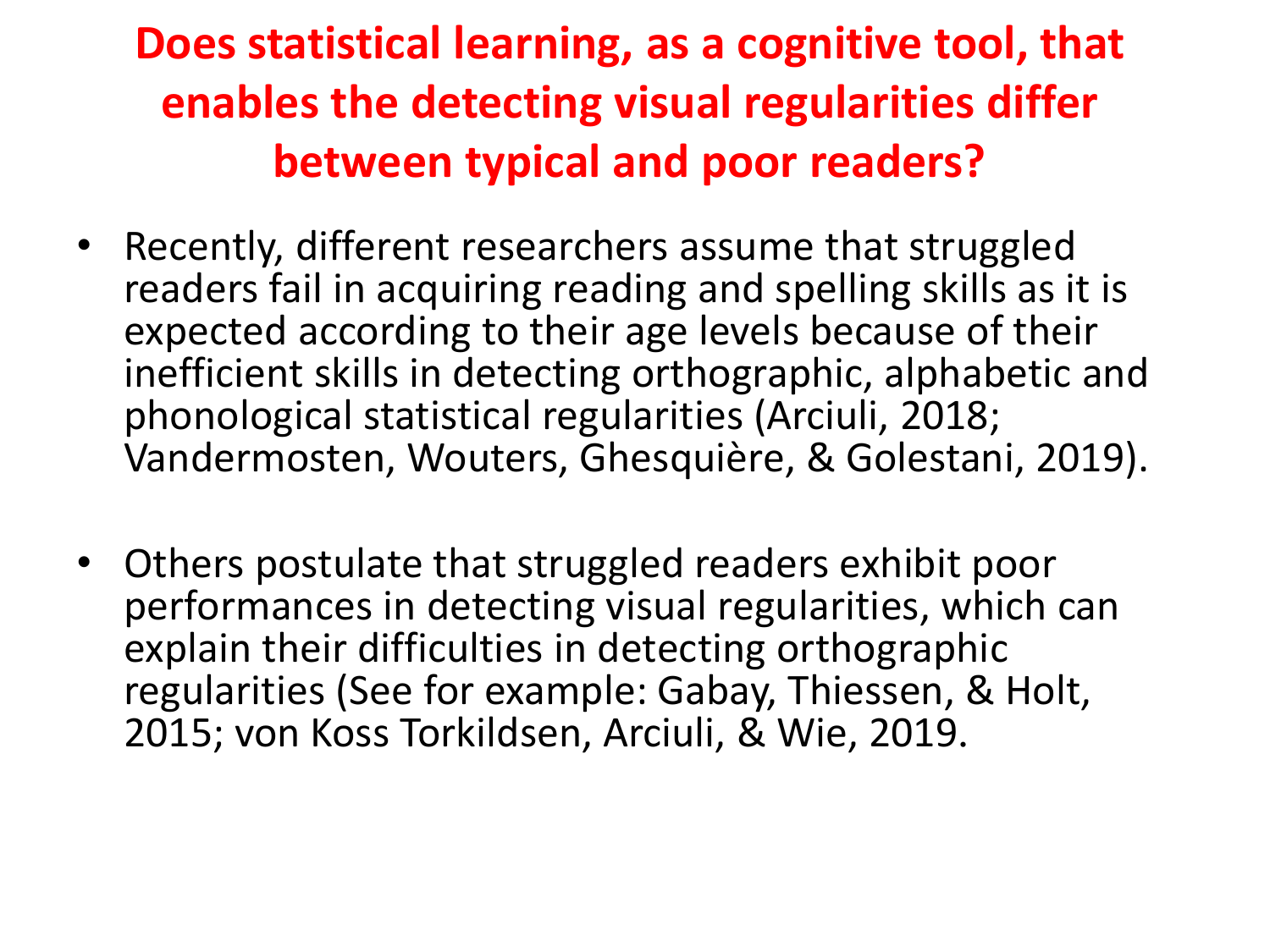#### **Detecting visual regularities: Comparison between typical and poor readers**

- The current study aims to investigate the performances of poor readers as compared to typical readers in SL task which designed to investigate the capacity in detecting visual regularities.
- If poor reading skills poor are associated with poor SL capacities, then it can be expected that the performances of poor readers in such learning tasks of detecting visual regularities will be significantly below the expected from typical readers.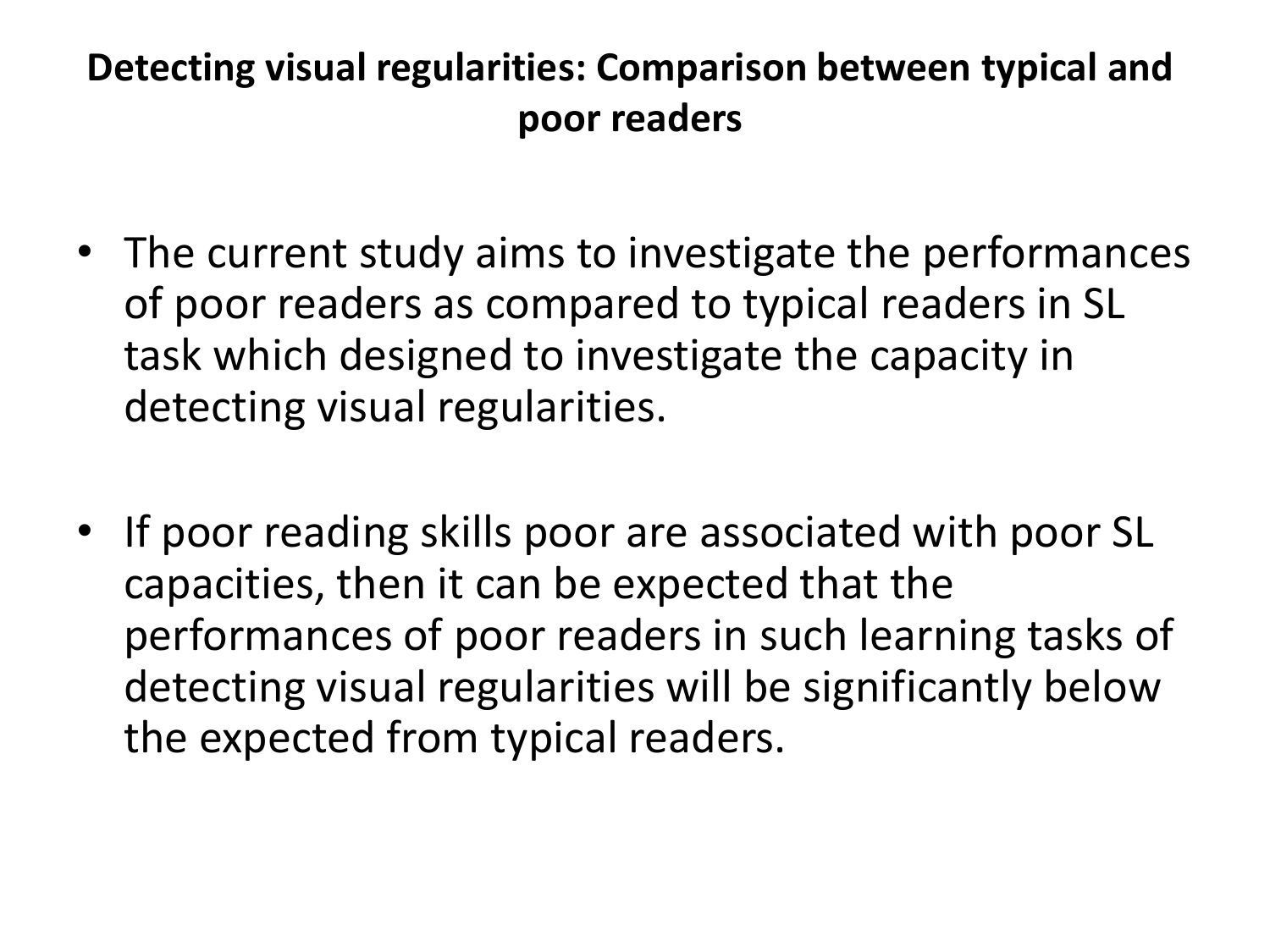# Method

• *Participants.* Twenty typical (age 11.1 ±.32), and twenty poor readers (age 11.03 ±.28), were selected to participate in the current study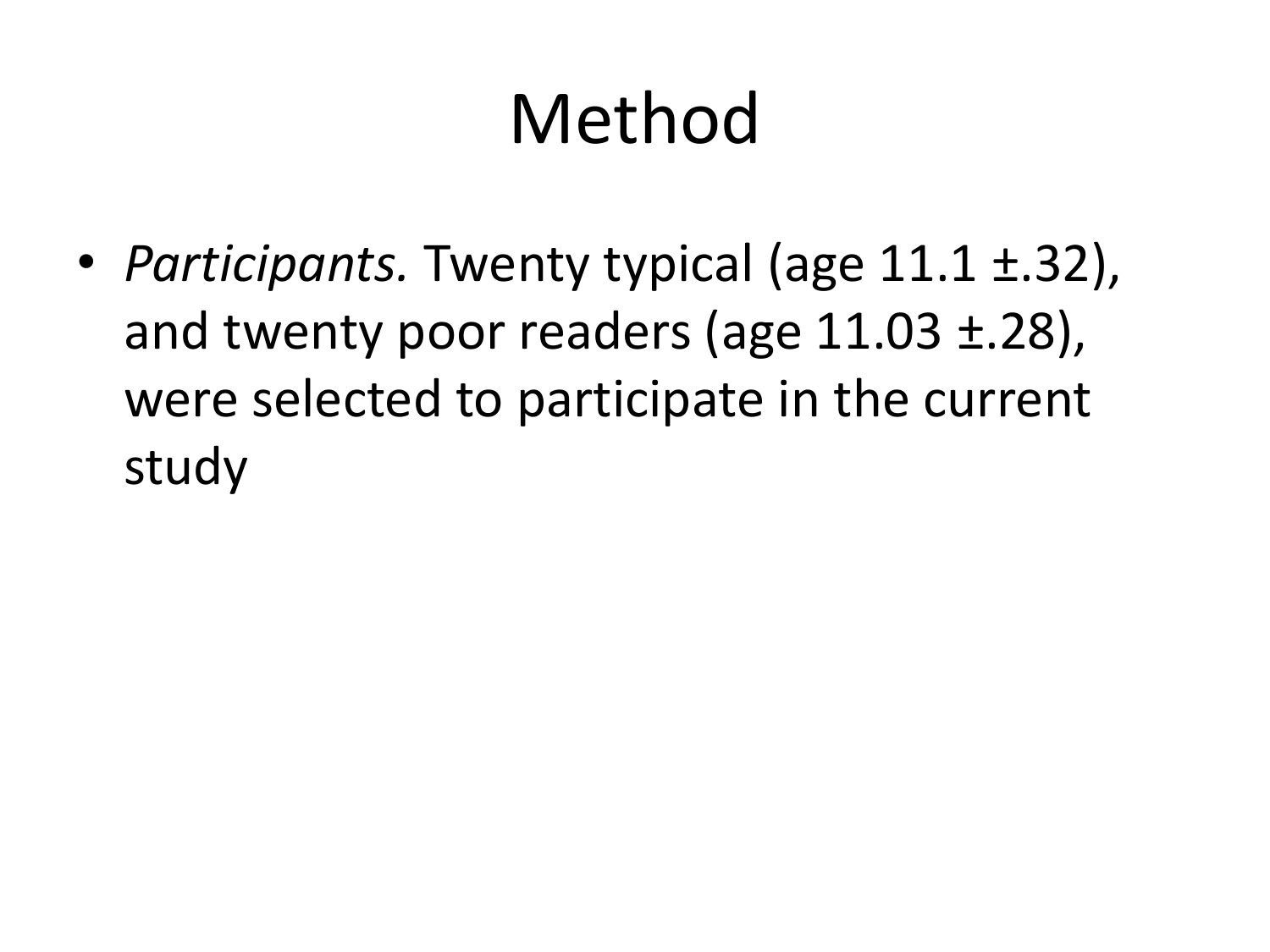## *Detecting Visual Regularities Task Taha, In preparation*

- Participants were passively presented with four shapes: squares, triangles, circles, and rhombuses. Each shape had stable features which present the regularities of the shape.
- Therefore, circles shapes consistently appeared with two bars from the left and right, tringle shapes appeared with one bar from right only, square shapes appeared always with one bar from left while rhombuses shapes were presented without any unique and stable features.
- Except for the stable features of each shape, which differed between the four shapes, all shapes included variable features that appeared randomally inside the basic shape.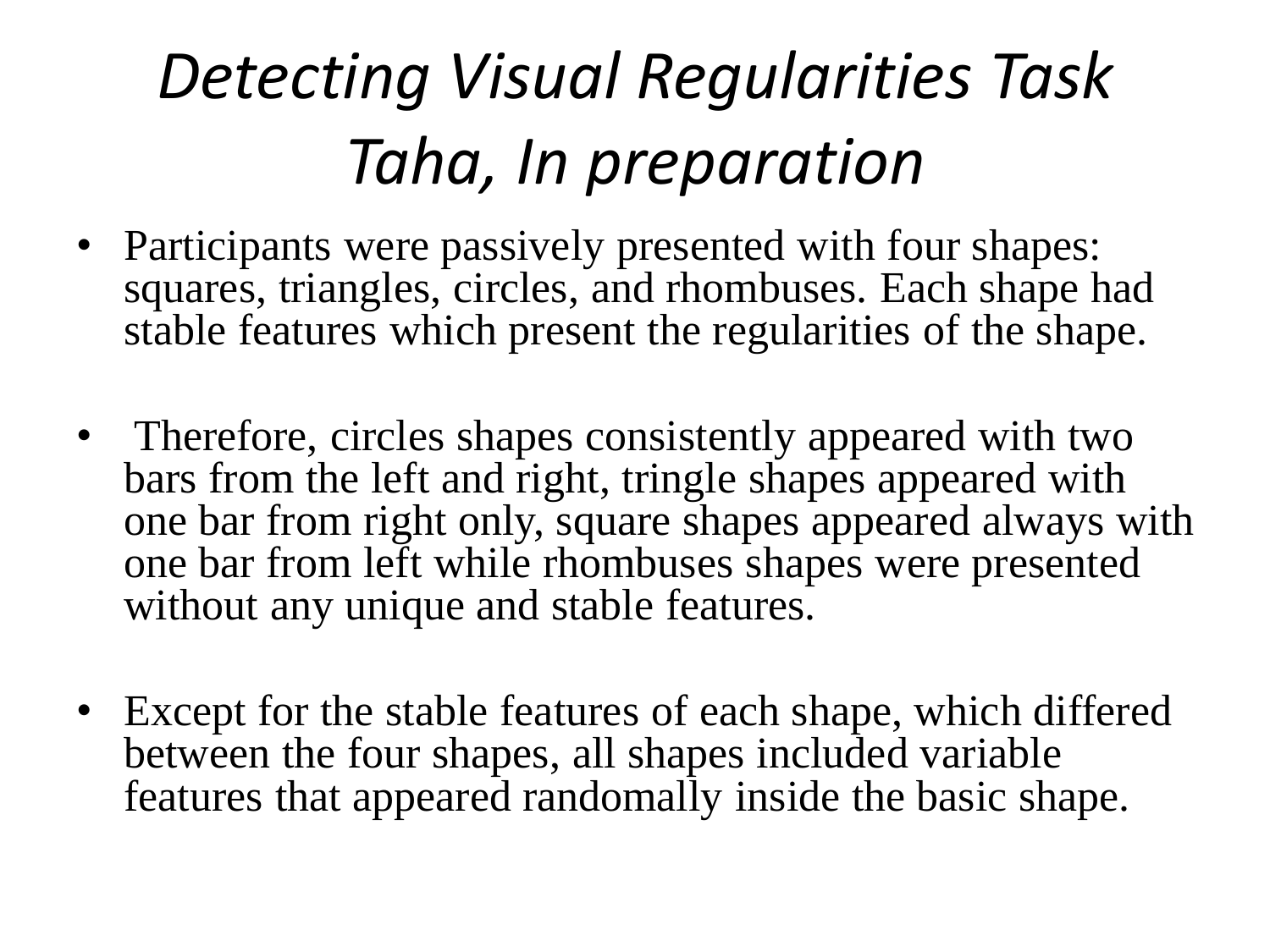# *The implicit learning stage*

- All shapes were presented in the same size of 0.59 inches for high and 1.04 inches of width. During this stage, each participant was seated about 70 cm in front of 21" screen, and passively was presented with the different shape.
- Each shape was presented randomly **twenty** times in the center of the screen for 2000 ms followed by cross sign which was presented for 1000 ms before presenting the following stimulus.
- The passive learning stage was repeated three times over three consecutive days for each participant, one presentation for each day.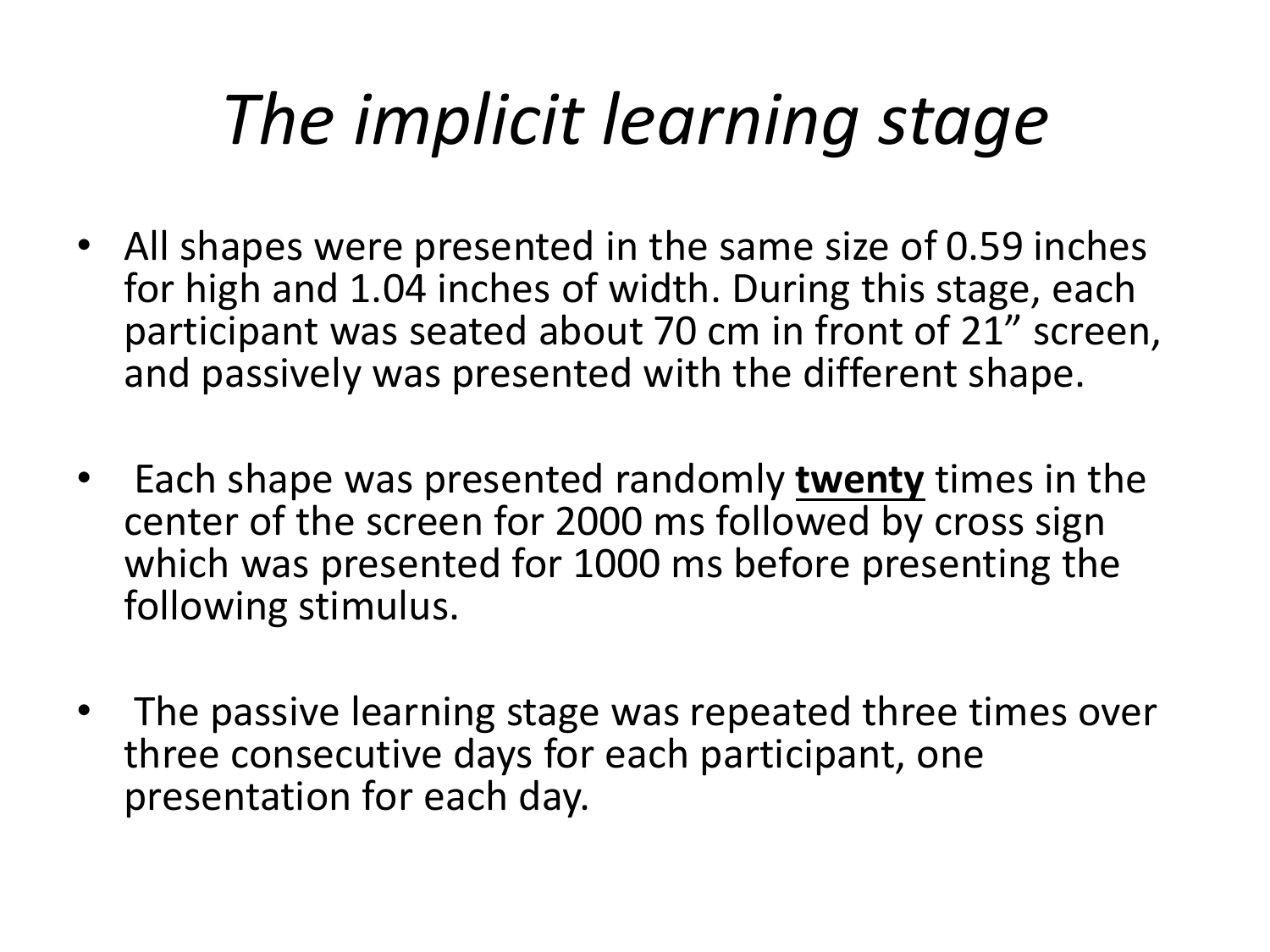#### **The implicit learning stage**

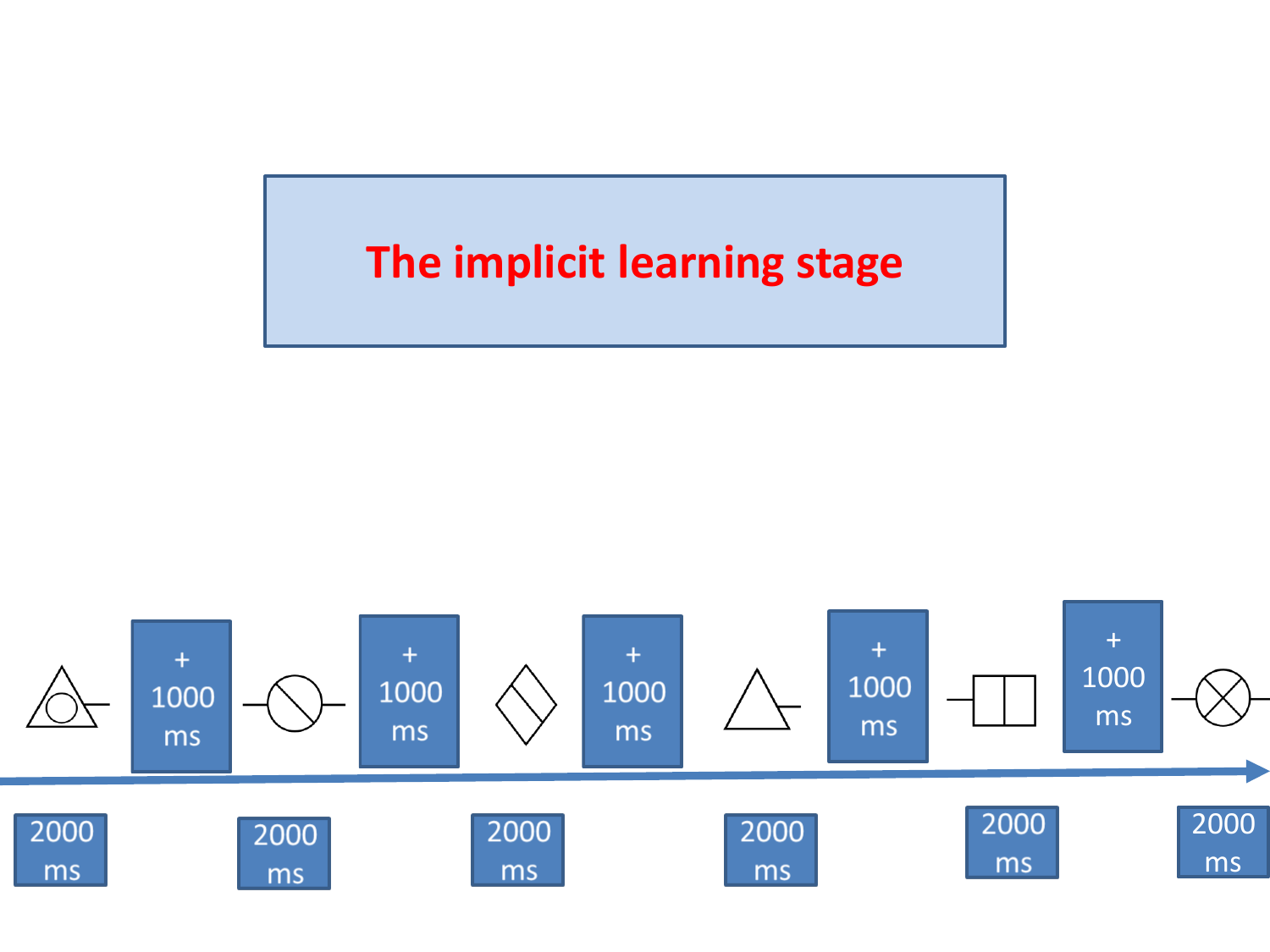## The Decision Task

- **Was implemented immediately after the third passive presentation, the participants were presented with shapes decision task.**
- **In such task the participants were asked to make an acceptance or rejection of presented shapes based on their preferences.**
- **Each participant was presented with 160 shapes.**
- **Eighty shapes were compatible with the shapes regularities as was presented during the passive learning stage, while the other shapes were not matched such regularities.**
- **The presentation of the different shapes was balanced; therefore, each shape was presented twenty times in compatible manner with the basic shape regularities and other twenty time as non-compatible with the regularities.**
- **Accordingly, Half of the presented shapes in the decision task were compatible with the shapes regularities which were presented in the first stage and the other were not.**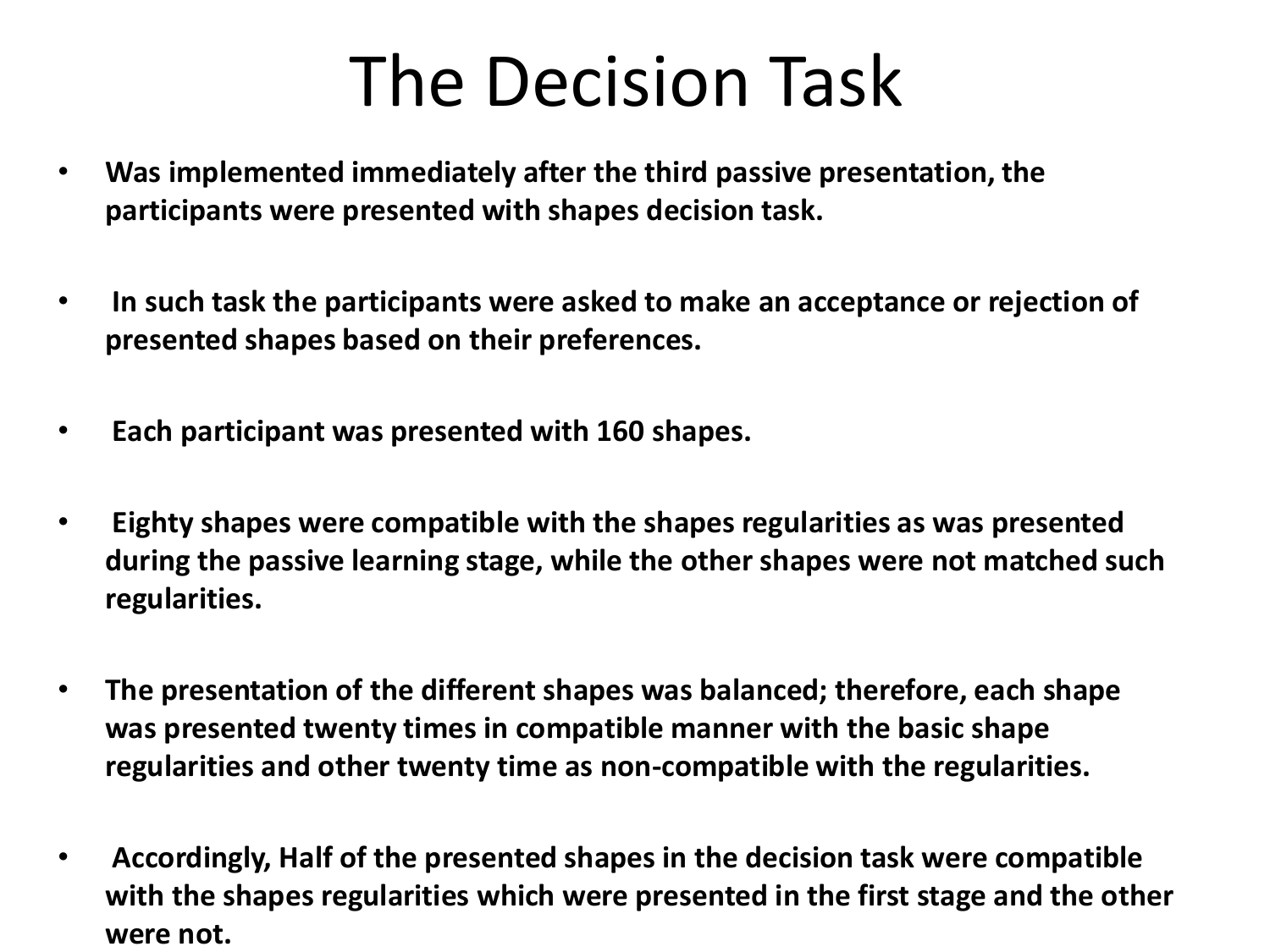# The Decision Task-bis

- Each stimulus was randomly presented in the center of the 21" screen for 500 ms, followed by cross sign for 1500 ms.
- Followed with the signal detection theory, responses were measured and encoded for four categories:
- A) **True positives**: when the response of the participant was "yes" for presented items which are compatible with the visual regularities.
- B) **True Negatives**: when the response of the participant was "No" for presented items which are not compatible with the visual regularities.
- C) **False positives**: when the response of the participant was "yes" for presented items which are not compatible with the visual regularities.
- D) **False Negatives**: when the response of the participant was "no" for presented items which are compatible with the visual regularities.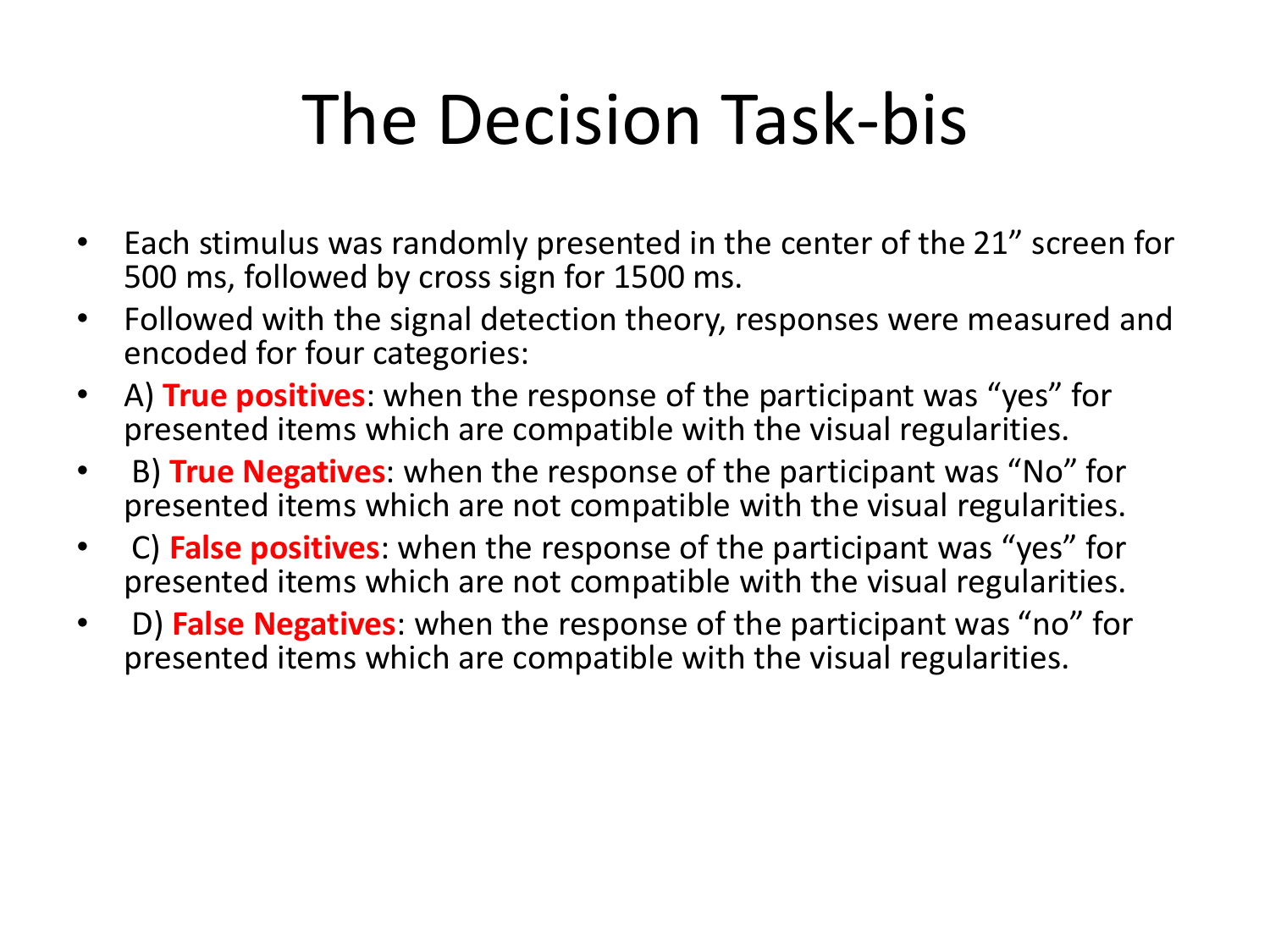#### **The Decision Task**

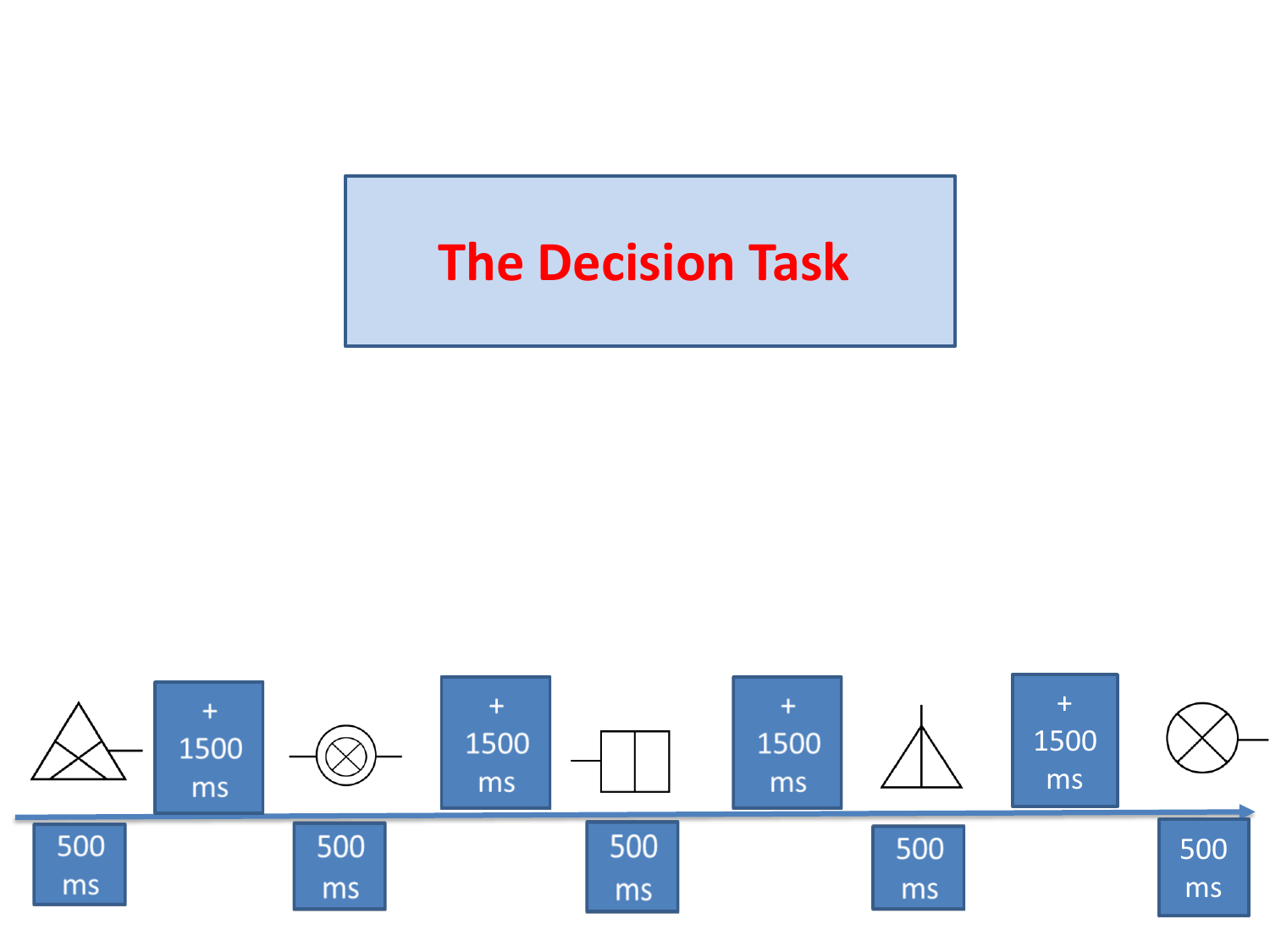### **Results ACC**

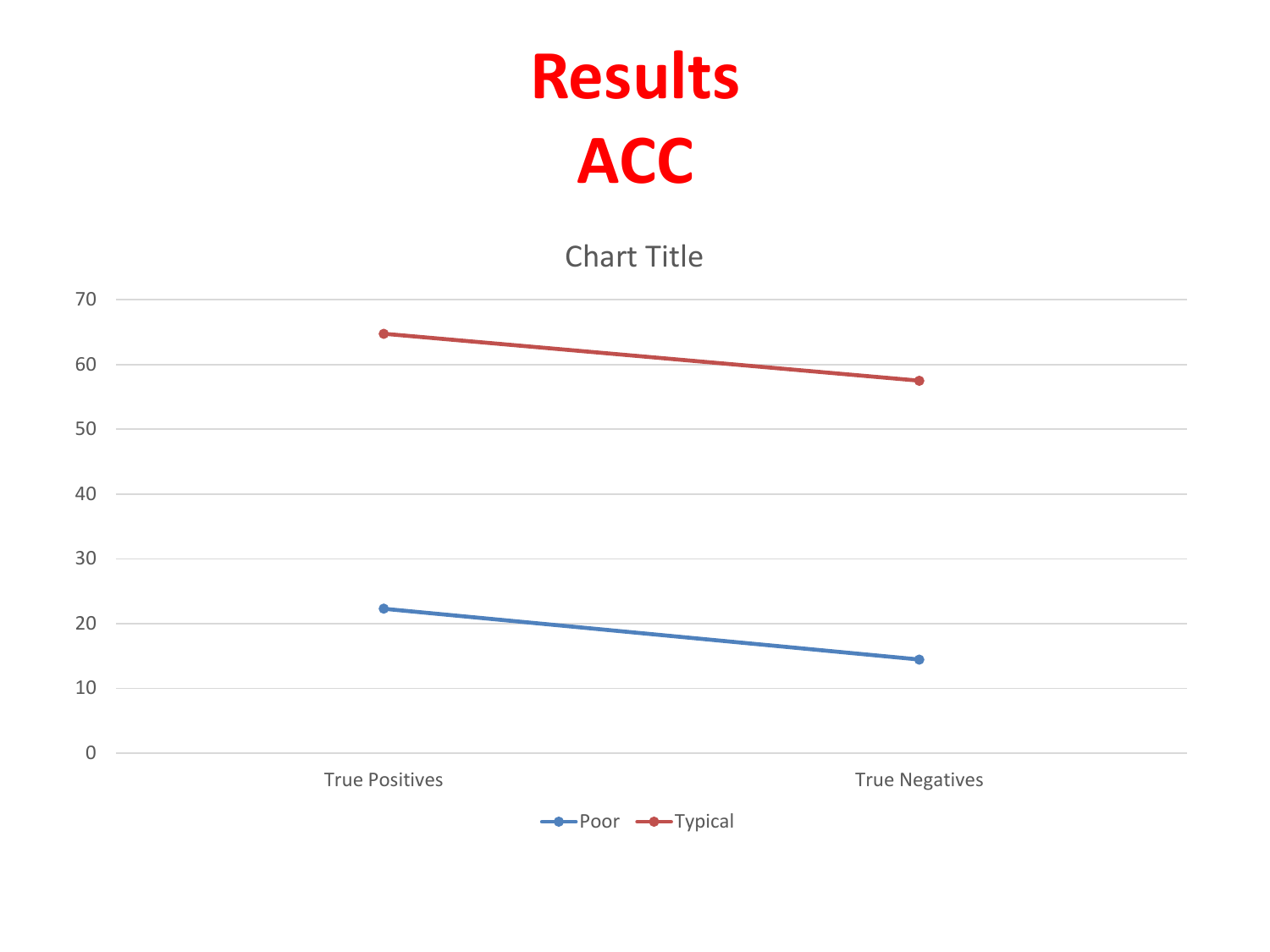# **RTs (milliseconds)**

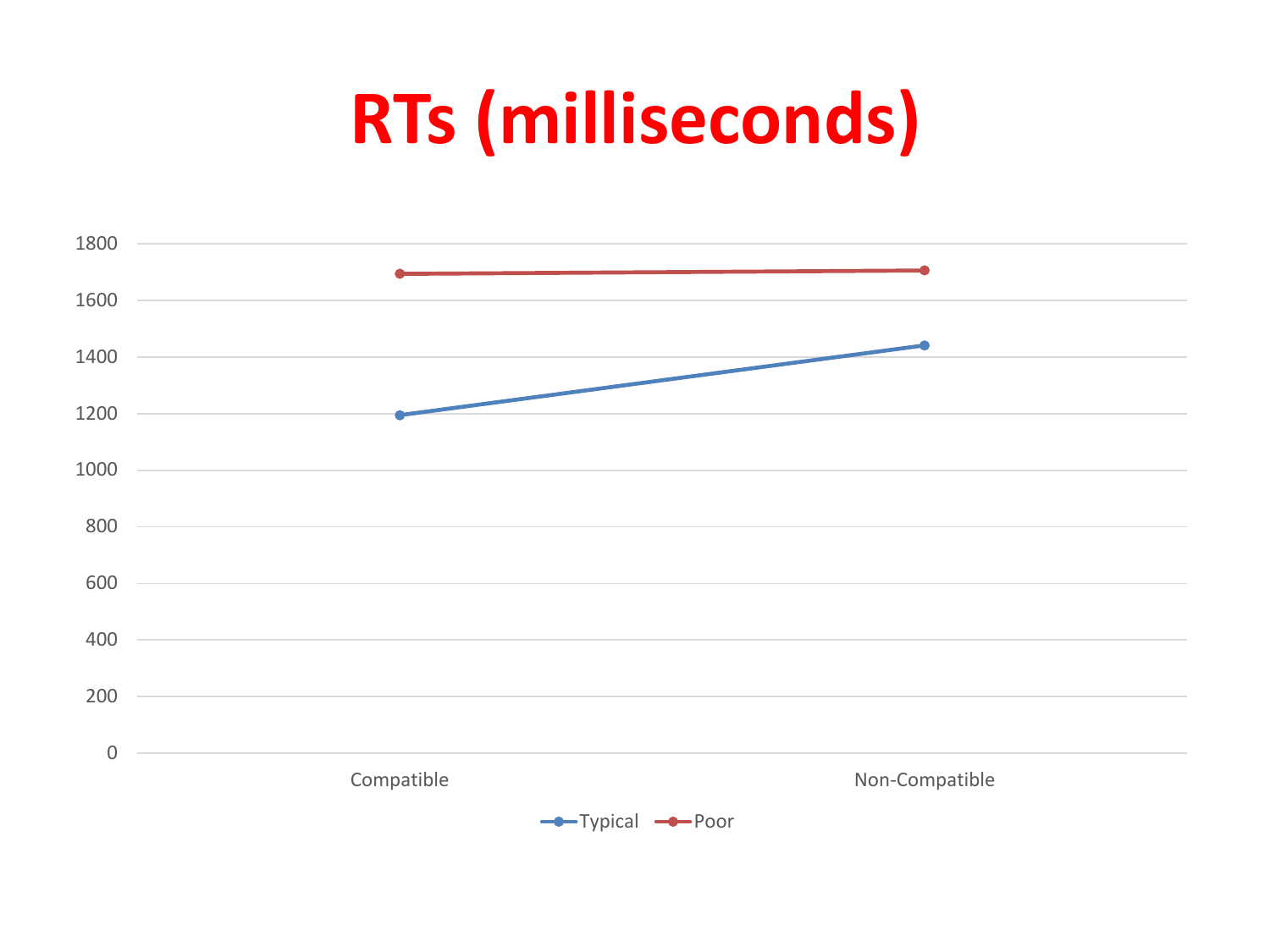

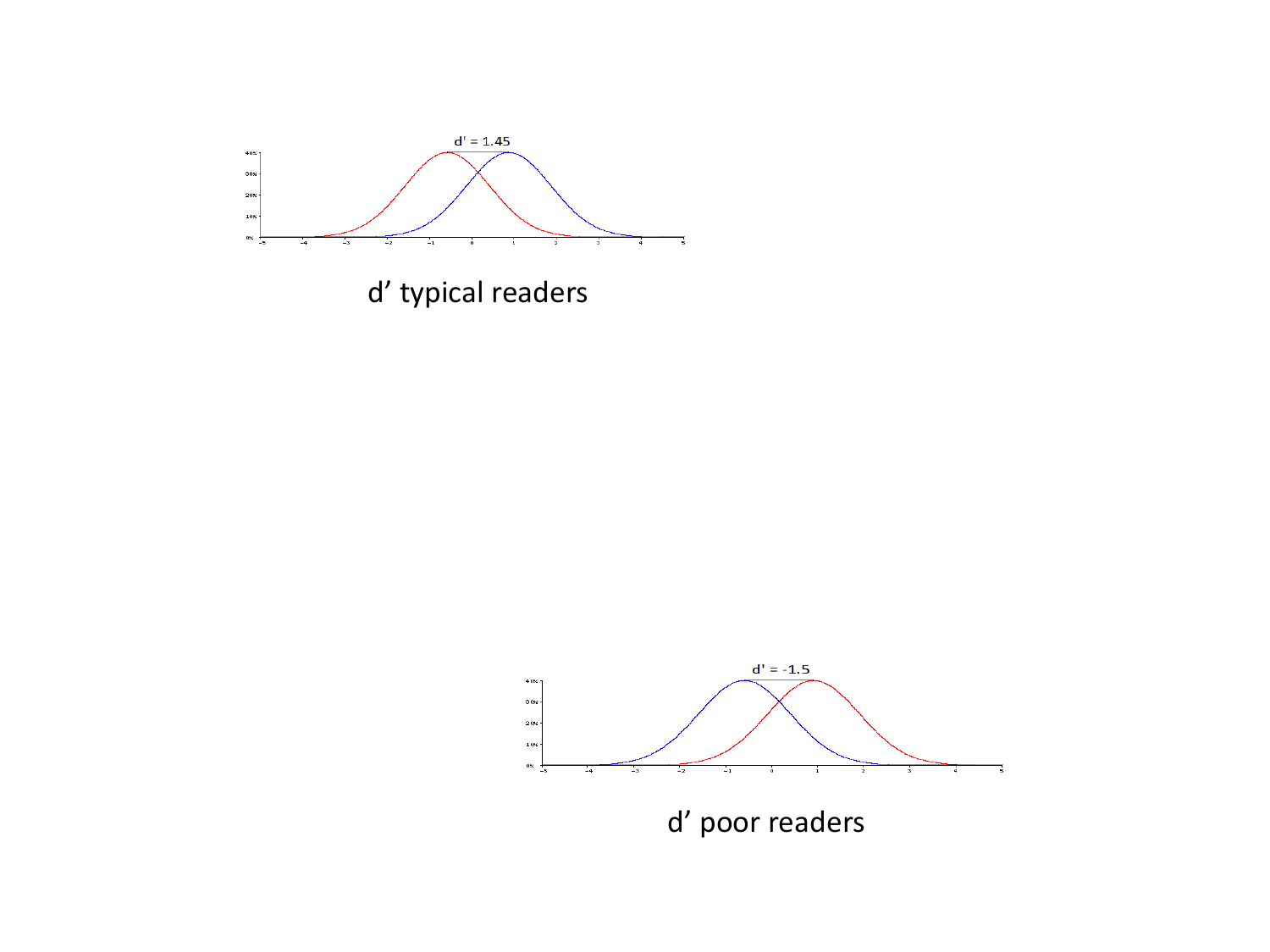

- The findings of the present study showed that the performances of poor readers in the decision task was lower than the performance of typical readers.
- While the implemented exposure sessions were sufficient for the typical readers to consolidate implicit knowledge about the visual regularities of the stimuli, it seems that for poor readers more repetitions are still needed in order to enable such implicit knowledge about the visual regularities.
- The findings indicate that the delay in learning orthographic regularity among poor readers may result on the lack of effectiveness of the implicit learning processes.